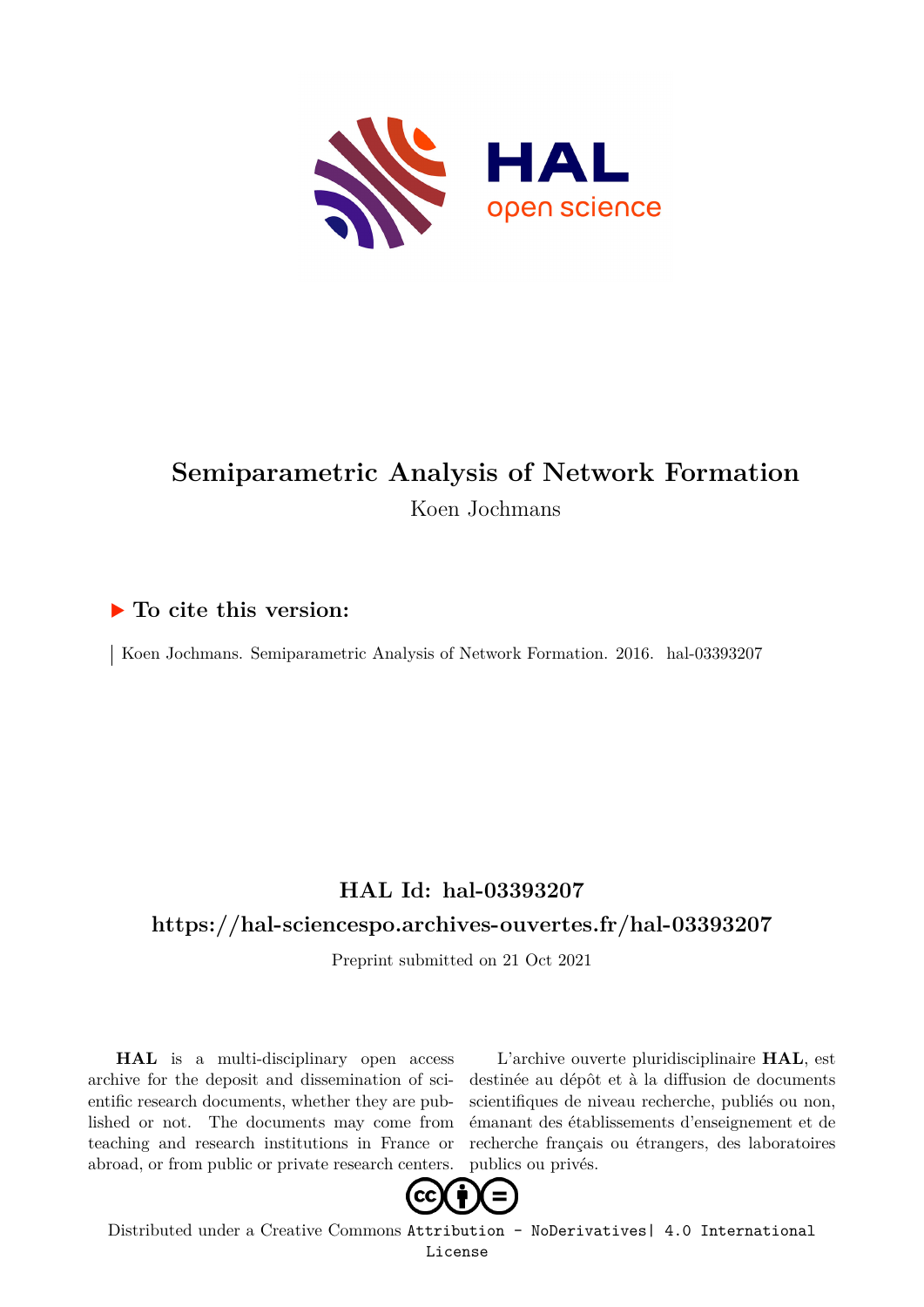

*Discussion paper 2016-02* 

# **SEMIPARAMETRIC ANALYSIS OF NETWORK FORMATION**

**Koen Jochmans** 

*Sciences Po Economics Discussion Papers*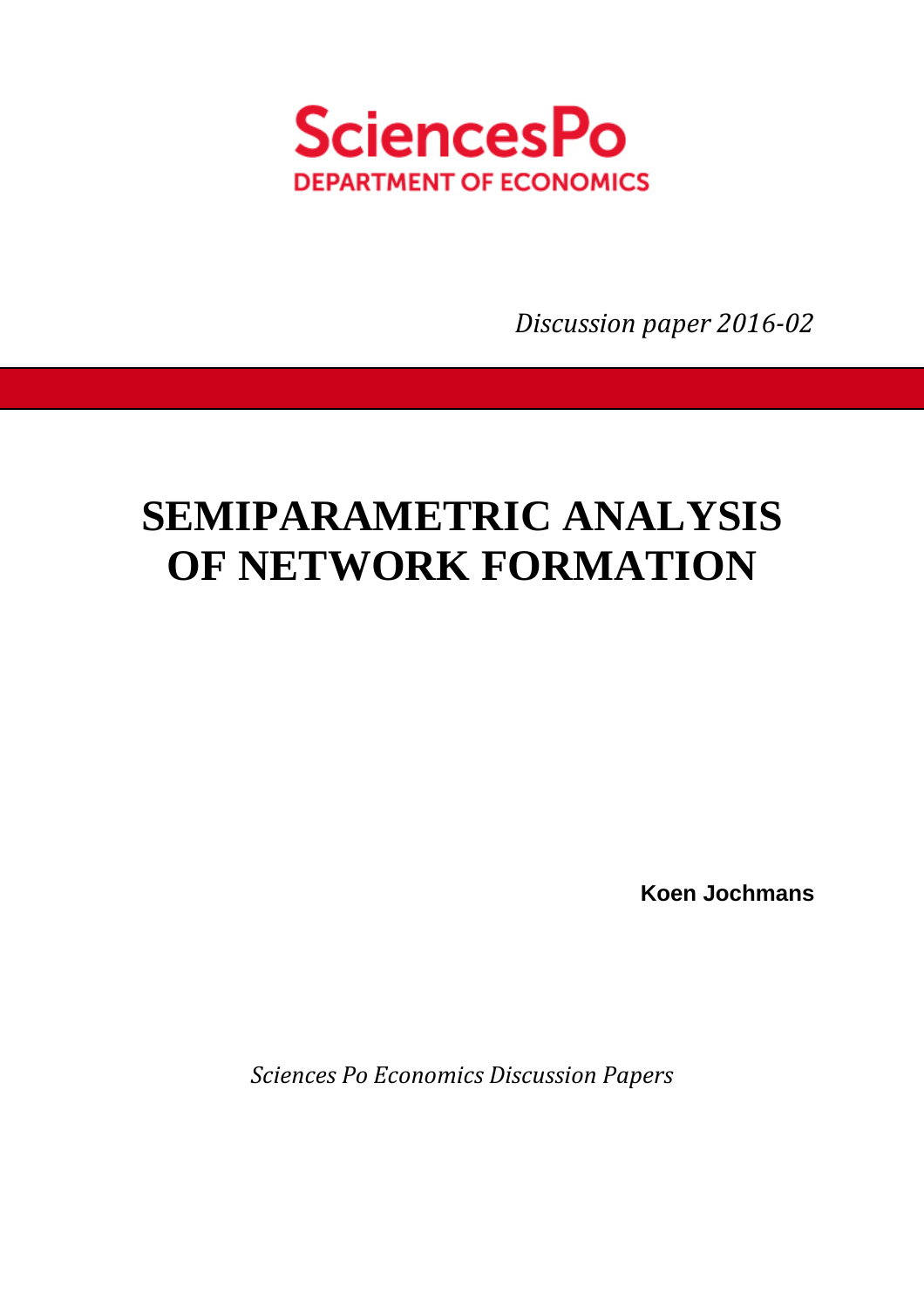### Semiparametric Analysis of Network Formation

Koen Jochmans<sup>∗</sup> Department of Economics, Sciences Po, Paris

(First version: September 18, 2015)

February 9, 2016

#### Abstract

We consider a statistical model for network formation that features both node-specific heterogeneity parameters and common parameters that reflect homophily among nodes. The goal is to perform statistical inference on the homophily parameters while allowing the distribution of the node heterogeneity to be unrestricted, that is, by treating the node-specific parameters as fixed effects. Jointly estimating all the parameters leads to asymptotic bias that renders conventional confidence intervals incorrectly centered. As an alternative, we develop an approach based on a sufficient statistic that separates inference on the homophily parameters from estimation of the fixed effects. This estimator is easy to compute and is shown to have desirable asymptotic properties. In numerical experiments we find that the asymptotic results provide a good approximation to the small-sample behavior of the estimator. As an empirical illustration, the technique is applied to explain the import and export patterns in a cross-section of countries.

Keywords: conditional inference, degree heterogeneity, directed random graph, fixed effects, homophily, U-statistic.

<sup>∗</sup>Sciences Po, D´epartement d'´economie, 28 rue des Saints P`eres, 75007 Paris, France koen.jochmans@sciencespo.fr

<sup>1</sup>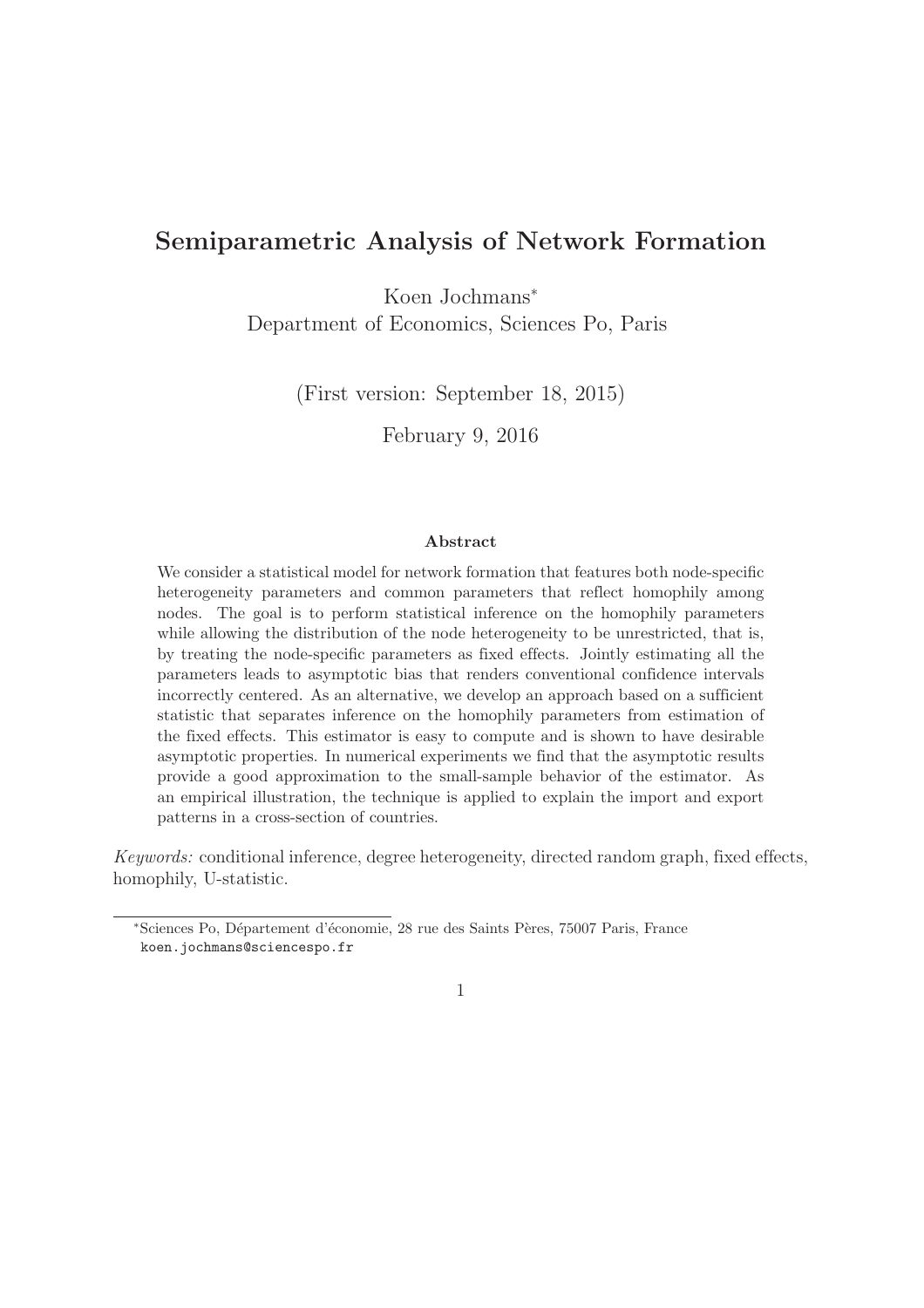#### 1 Introduction

It is well recognized that network connections are important determinants of economic and social outcomes (Jackson, 2008). Therefore, it is important to understand what drives network formation. Models of link formation tend to be characterized by a large number of parameters. For example, the classic model of Holland and Leinhardt (1981), a statistical model for directed random graphs between n nodes, features  $O(n)$  parameters. Thus, under asymptotics where  $n \to \infty$ , the number of parameters grows with the sample size. Such a problem is reminiscent of the classic incidental-parameter problem of Neyman and Scott (1948) and presents a serious challenge for statistical inference. The first theoretical results for maximum-likelihood estimation of Holland and Leinhardt type models have only been obtained recently (Fern´andez-Val and Weidner 2015, Yan et al. 2015). Related work by Chatterjee et al. (2011), Rinaldo et al. (2013), Yan and Xu (2013), and Graham (2015) provides similar results for the undirected version of the Holland and Leinhardt model, known as the  $\beta$ -model.<sup>1</sup>

In this paper we study a version of the Holland and Leinhardt (1981) model that incorporates a set of observable dyad characteristics along with sender- and receiver-specific effects. The motivation for this model is as in Graham (2015) and Dzemski (2014). The aim is to conduct statistical inference on the effect of dyad characteristics on the probability of link formation. This allows to investigate the importance of homophily in network formation while controlling for (degree and other) unobserved heterogeneity among senders and receivers of links. We treat the node-specific effects as fixed. While joint estimation of these effects and the common homophily parameters leads to consistent estimators as

<sup>&</sup>lt;sup>1</sup> Alternative approaches aim to reduce the dimensionality of the problem and are based on stochastic blockmodels (Holland et al. 1983), finite-mixture models (Hoff et al. 2002; Vu et al. 2013), and models with random effects (van Duijn et al. 2004).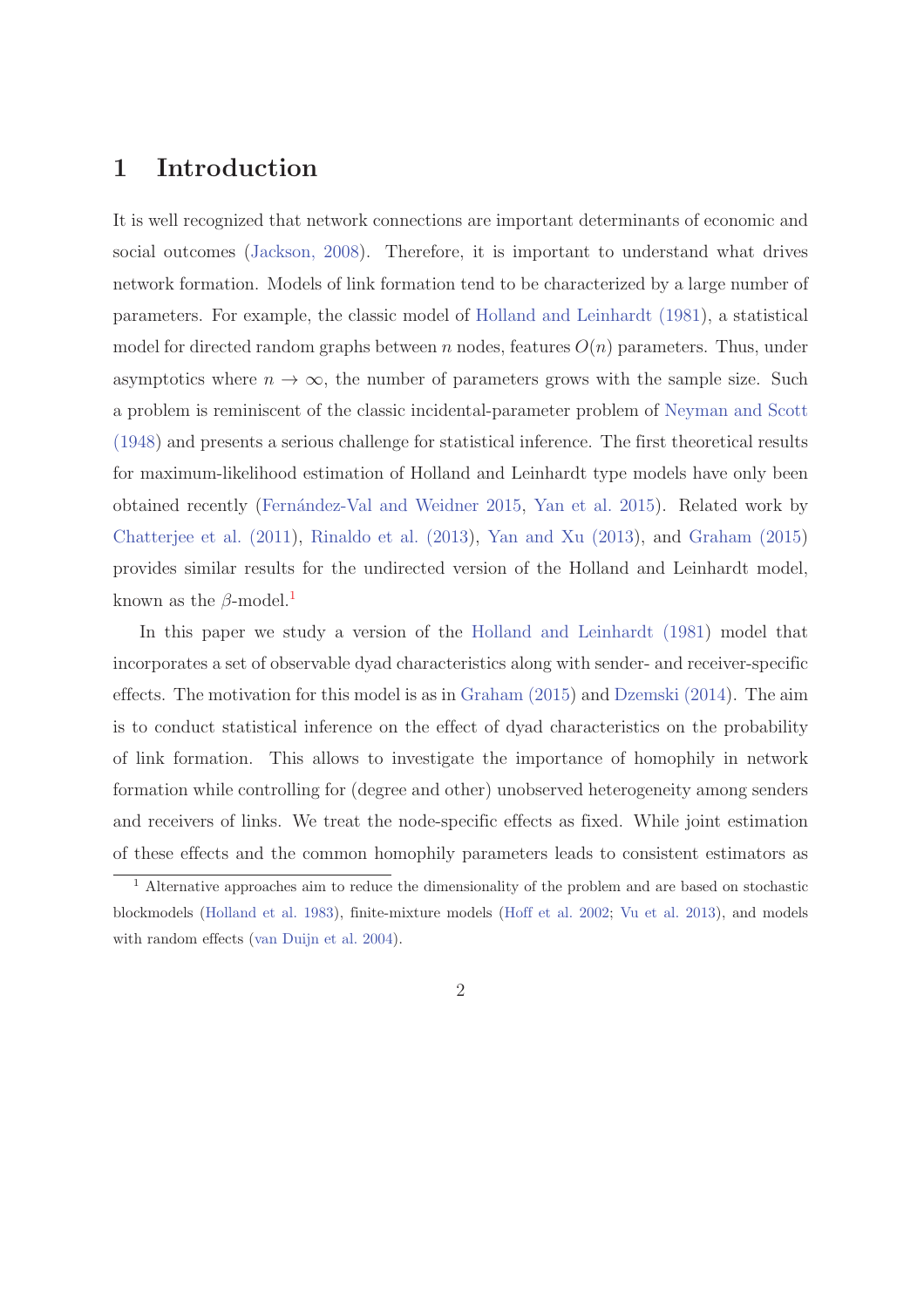the network grows large (Yan et al. 2015), the estimator of the homophily parameters is asymptotically biased (Fernández-Val and Weidner 2015). Moreover, the maximumlikelihood estimator suffers from an incidental-parameter problem akin to the one described in Li et al. (2003) and Sartori (2003) in the context of longitudinal data analysis with stratum-specific nuisance parameters.

We build on the conditioning argument of Hirji et al. (1987) and Charbonneau (2014) to set up a statistical objective function for the homophily parameters. The objective function can be understood to be a generalization of Rasch (1960, 1961) and does not depend on the sender- and receiver-specific parameters. However, the objective function takes the form of a U-statistic in both the senders and receivers of links and so standard theory for conditional-likelihood estimators (Andersen, 1970) does not apply. Nonetheless, we show that the estimator converges to the true parameter value at the rate  $n^{-1}$  and that its asymptotic distribution is normal, with a variance that can be consistently estimated. In numerical experiments we find that the asymptotic theory provides a good approximation to the finite-sample behavior of the estimator.

As an empirical illustration we apply the estimator to investigate the importance of geographical distance and other measures of proximity—such as the participation in a preferential trade agreement, and sharing a common border and a common language—as determinants of import and export patterns observed in a cross section of 136 countries. Understanding the drivers behind these patterns of trade has recently received substantial attention in the international-trade literature (see, e.g., Helpman et al. 2008). However, the statistical methods used thus far do not properly account for the presence of the implied incidental-parameter bias. We find smaller effects (in magnitude) of dyad characteristics on the log-odds.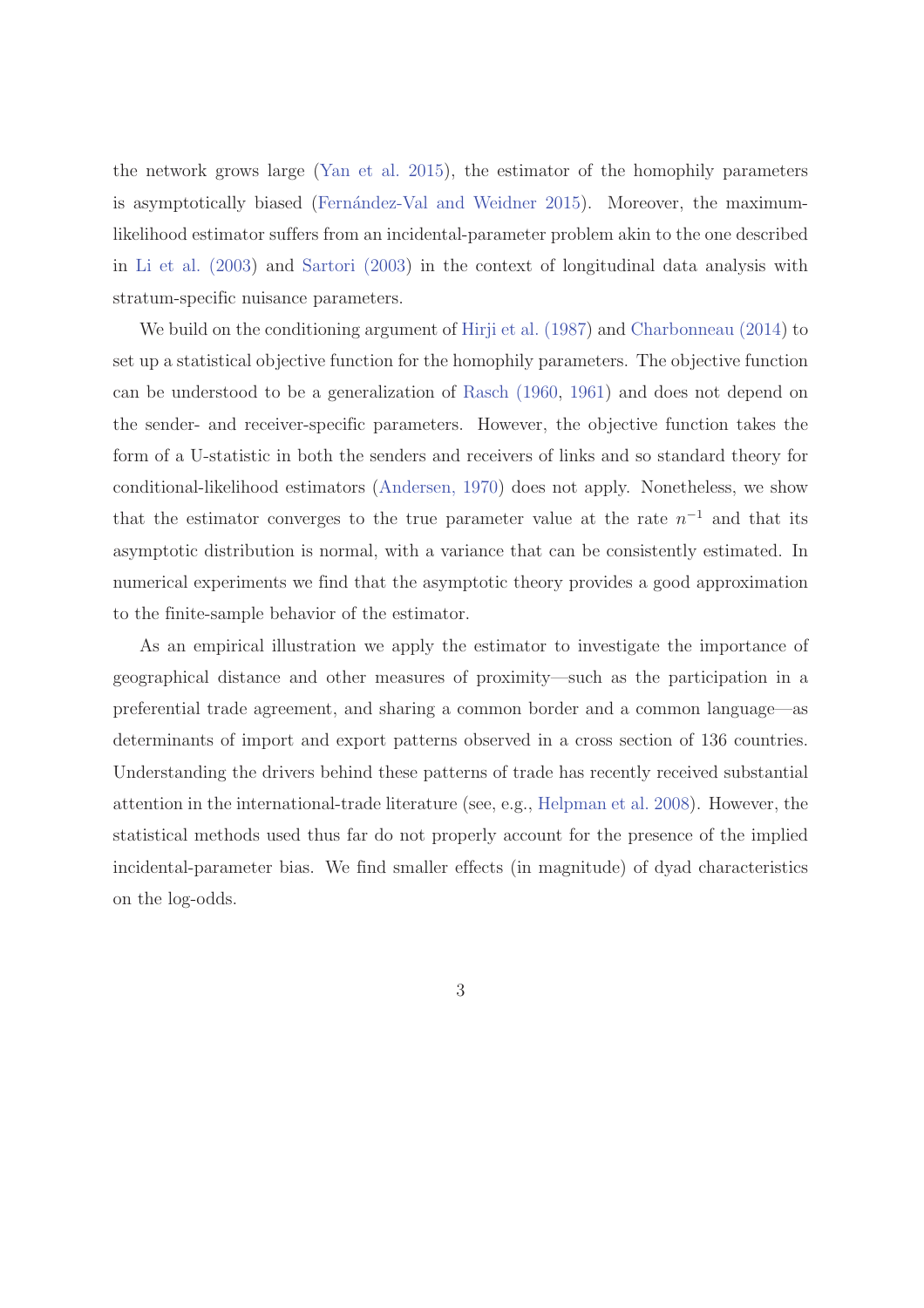#### 2 Network formation

In this section we put forth our probabilistic model of network formation. Introduce a set of n nodes,  $\mathbb{N}_n = \{1, 2, ..., n\}$ , and consider the decision of two distinct nodes i and j in  $\mathbb{N}_n$  to form an edge from i to j. Let  $u_{ij}$  denote the joint surplus of the dyad  $(i, j)$  from creating an edge from  $i$  to  $j$ . Then the decision takes on the simple threshold-crossing form

$$
y_{ij} = \begin{cases} 1 & \text{if } u_{ij} \ge 0 \\ 0 & \text{if } u_{ij} < 0 \end{cases} .
$$
 (2.1)

Suppose the surplus decomposes as

$$
u_{ij} = x'_{ij}\theta_0 + \alpha_i + \gamma_j - \epsilon_{ij},\tag{2.2}
$$

where  $x_{ij}$  is a vector of observable attributes of the dyad and  $\theta_0$  is a parameter vector of conformable dimension,  $\alpha_i$  and  $\gamma_j$  are unobserved characteristics specific to the nodes, and  $\epsilon_{ij}$  is an unobserved idiosyncratic component. If the  $\epsilon_{ij}$  are independent and identically distributed with distribution  $F$ , the probability of observing a link from i to j given the characteristics of the nodes becomes

$$
p_{ij} = \Pr(y_{ij} = 1 | x_{ij}, \alpha_i, \gamma_j) = F(x'_{ij}\theta_0 + \alpha_i + \gamma_j).
$$

Following most of the literature since Holland and Leinhardt (1981) (see, e.g., Chatterjee et al. 2011, Rinaldo et al. 2013, and Yan and Xu 2013) we will work with the logistic specification

$$
F(\epsilon) = \frac{1}{1 + \exp(-\epsilon)}.
$$

Our interest lies in estimation of and inference about the parameter  $\theta_0$ . As the log-odds ratio is

$$
\log\left(\frac{p_{ij}}{1-p_{ij}}\right) = F^{-1}(p_{ij}) = x'_{ij}\theta_0 + \alpha_i + \gamma_j,
$$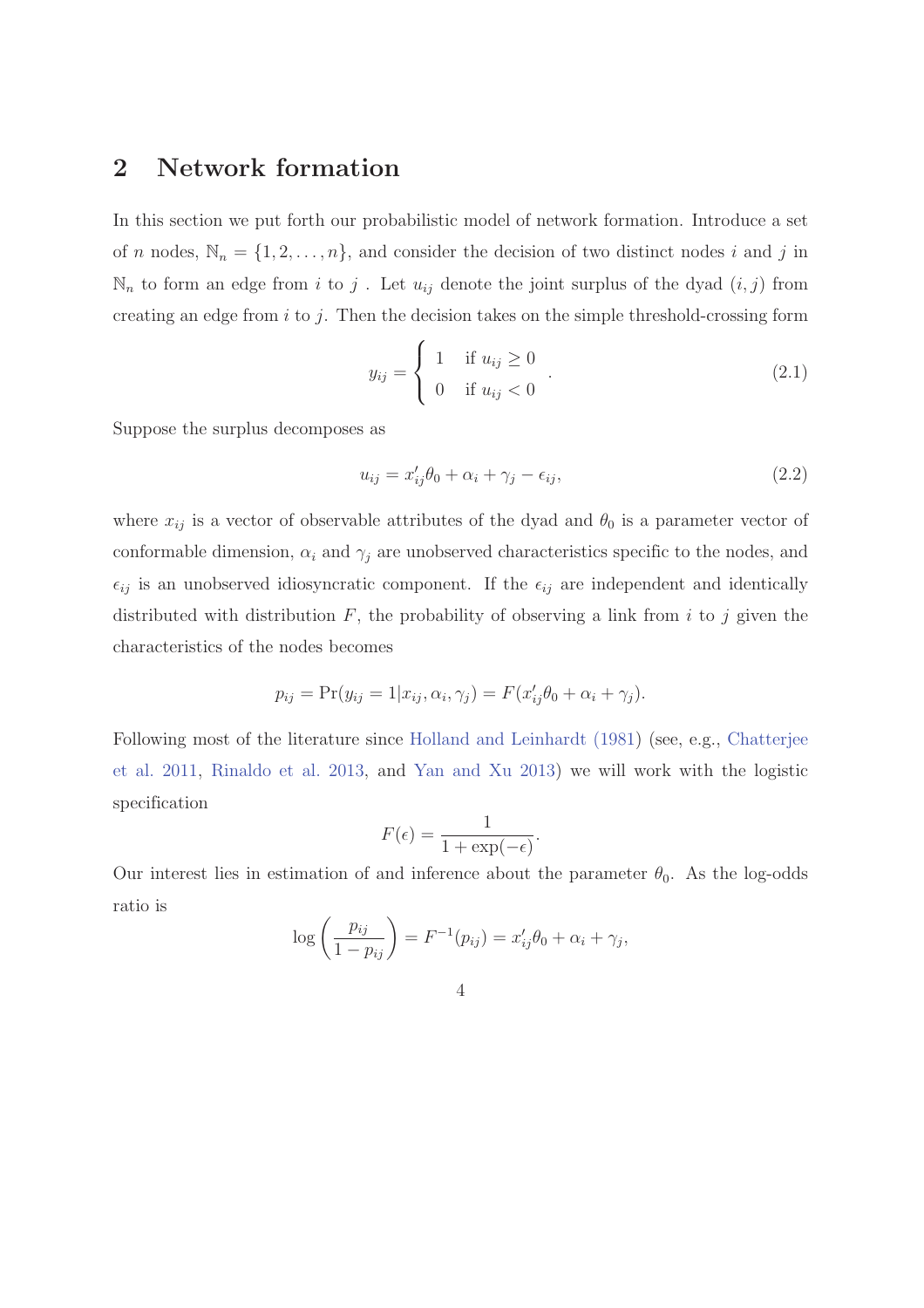this allows evaluating the importance of dyad characteristics on the probability that the nodes form a link between them.

The covariates in our network-formation model capture homophily between nodes. In a typical application, they will be measures of distance, similarity, or divergence between sender  $i$  and receiver  $j$ . In our trade application, they include a measure of geographical distance as well as several indicators of closeness, such as whether or not countries  $i$  and  $j$ share a common language and have established a preferential trade agreement. In the work of Jackson et al. (2012) on favor exchange among Indian villagers, the covariates measure such things as whether or not the sender and receiver are members of the same caste and have a common religion, and if they have a similar age, education level, and employment background.

The model postulated in  $(2.1)$ – $(2.2)$  also permits rich patterns of degree heterogeneity. Moreover, unobserved node-specific factors affect edge creation in the same way as in the model of Holland and Leinhardt (1981). While link formation decisions are independent conditional on dyad and node characteristics, the distribution of  $\{y_{ij}\}_n$  given  $\{x_{ij}\}_n$  will exhibit large dependence due to the presence of the  $\{\alpha_i, \gamma_j\}_n$ . Thus, the model allows for heterogeneity in link formation among observationally-equivalent nodes, and can equally rationalize the large dependence between links across different nodes typically observed in network data.

Treating  $\{\alpha_i, \gamma_j\}_n$  as random effects by specifying their distribution conditional on  ${x_{ij}}_n$  gives a model as in van Duijn et al. (2004) and Hoff (2005). Here we aim to perform statistical inference on the determinants of network formation without making such functional-form restrictions. Thus, throughout the analysis, we treat  $\{\alpha_i, \gamma_j\}_n$  as fixed effects, that is, we condition on them. Henceforth, for notational convenience, we no longer make this conditioning explicit.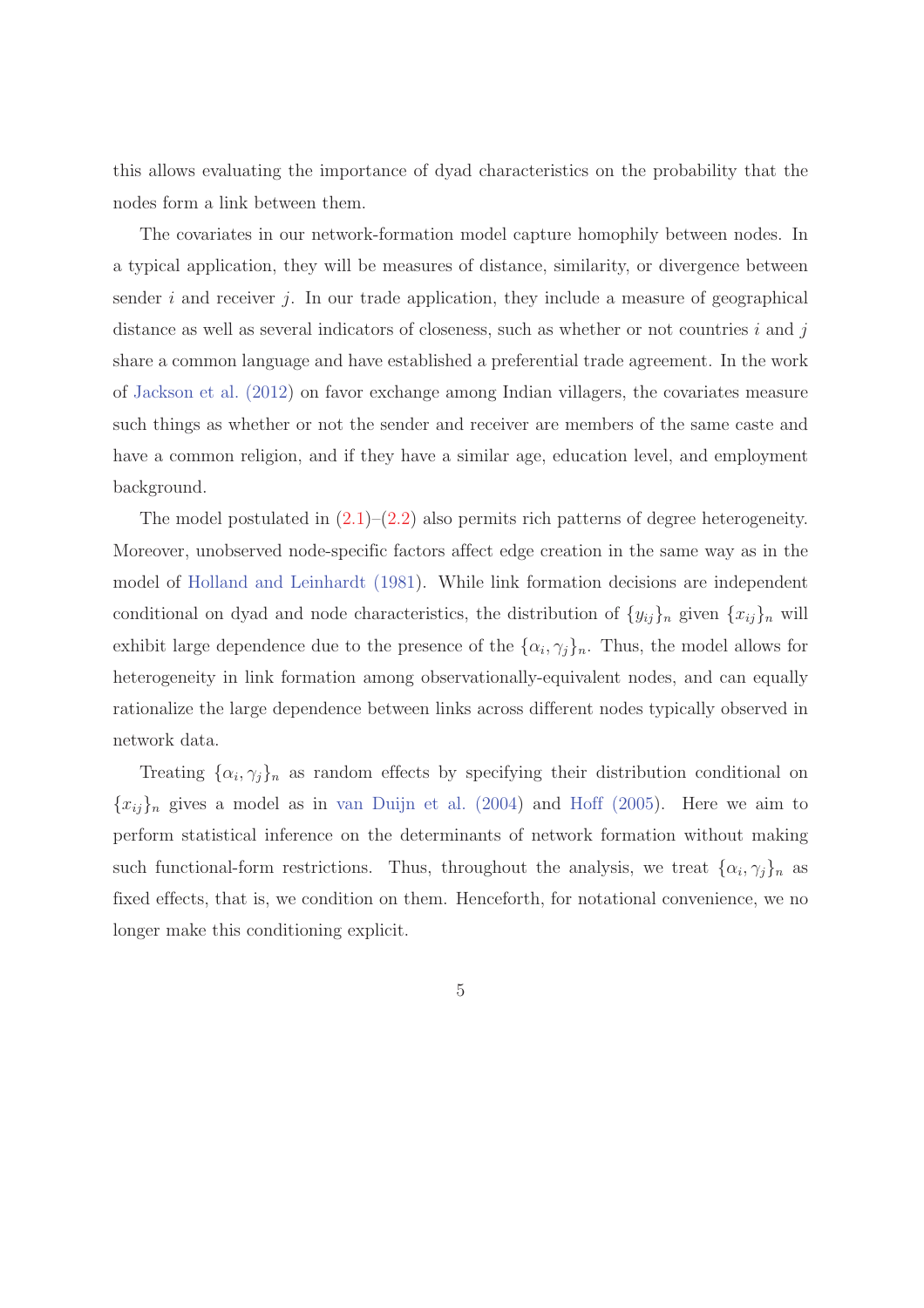#### 3 Identification

Treating  $\{\alpha_i, \gamma_j\}_n$  as parameters and jointly estimating them with the common parameter  $\theta_0$  leads to incidental-parameter bias (Neyman and Scott, 1948) in the maximum-likelihood estimator. Fernández-Val and Weidner (2015) characterize the asymptotic bias in the maximum-likelihood estimator of  $\theta_0$  and consider bias-reduction methods. On the other hand, Charbonneau (2014) shows the existence of a sufficient statistic for the pair  $(\alpha_i, \gamma_j)$ by building on the work of Cox (1958), Rasch (1960, 1961), and Hirji et al. (1987). Our aim here is to develop the implied estimator and to derive its statistical properties. We first give an alternative and more direct derivation to the sufficiency result of Charbonneau (2014).

Fix a quadruple of distinct nodes  $\{i_1, i_2; j_1, j_2\}$  from  $\mathbb{N}_n$  and define the random variable

$$
z = \frac{(y_{i_1j_1} - y_{i_1j_2}) - (y_{i_2j_1} - y_{i_2j_2})}{2},
$$

and collect  $x = (x_{i_1j_1}, x_{i_1j_2}, x_{i_2j_1}, x_{i_2j_2})$ . Note that z can take on values from the set  ${-1, -1/2, 0, 1/2, 1}.$  Conditional on x and the event  $z \in \{-1, 1\}, z$  follows a Bernoulli distribution with

$$
\Pr(z=1|x,z\in\{-1,1\}) = \frac{\Pr(z=1|x)}{\Pr(z=1|x)+\Pr(z=-1|x)} = \frac{1}{1+\frac{\Pr(z=-1|x)}{\Pr(z=1|x)}}.
$$

Equations  $(2.1)$ – $(2.2)$  together with the functional form of the logistic distribution imply that

$$
\frac{\Pr(z = -1|x)}{\Pr(z = 1|x)} = \exp(-r'\theta_0),
$$

where we introduce  $r = (x_{i_1j_1} - x_{i_1j_2}) - (x_{i_2j_1} - x_{i_2j_2})$ . This yields the following simple lemma.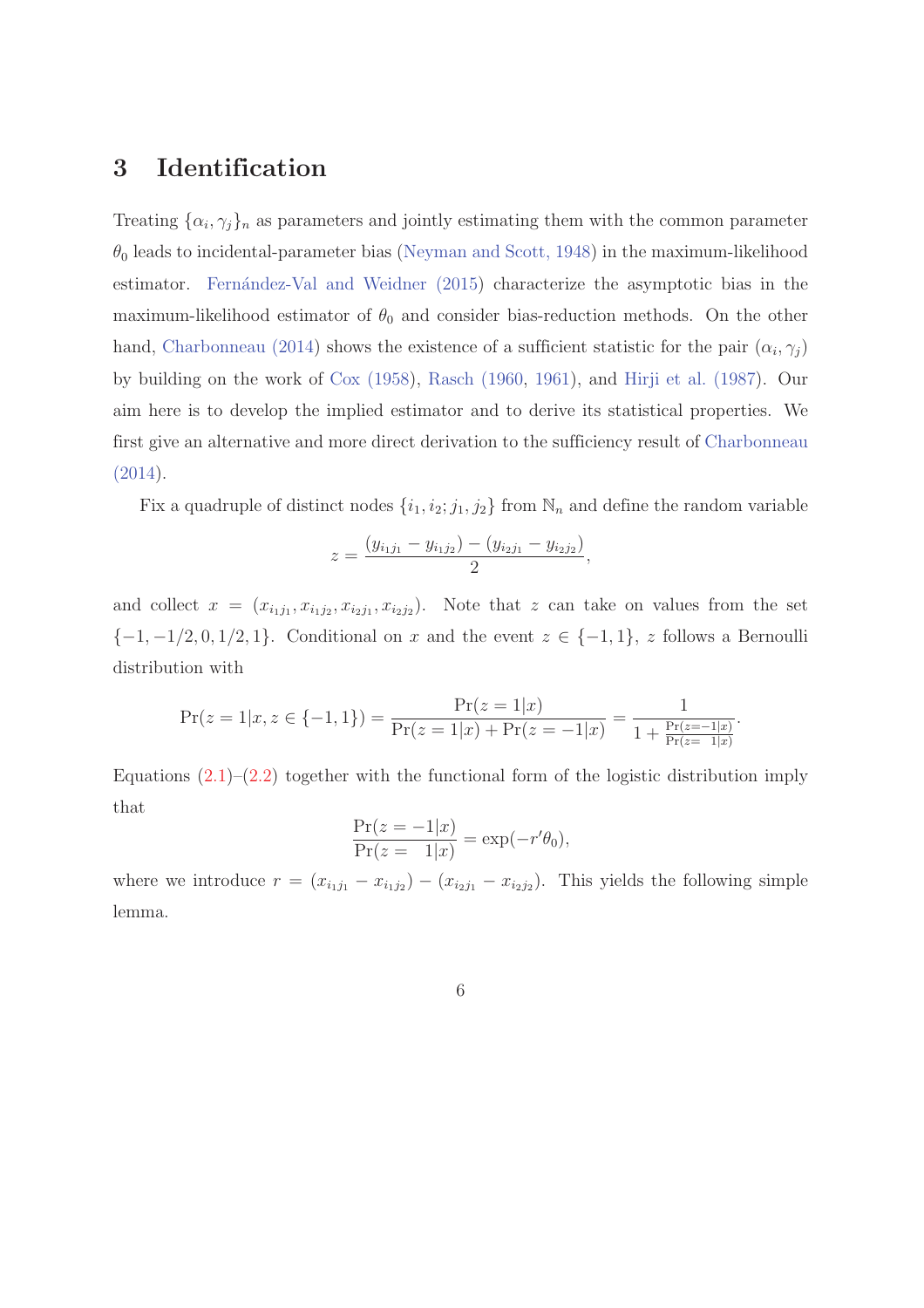Lemma 1 (Sufficiency).

$$
\Pr(z = 1 | x, z \in \{-1, 1\}) = \frac{1}{1 + \exp(-r'\theta_0)} = F(r'\theta_0).
$$

Proof. See the Appendix.

Lemma 1 states that, conditional on x and  $z \in \{-1, 1\}$ , the distribution of z is logistic and does not depend on the parameters  $\alpha_{i_1}, \alpha_{i_2}$  and  $\gamma_{j_1}, \gamma_{j_2}$ . The conditional log-likelihood of the quadruple is

$$
1\{z=1\}\log F(r'\theta_0) + 1\{z=-1\}\log(1-F(r'\theta_0))
$$
\n(3.3)

 $\Box$ 

and can form the basis for the construction of a conditional maximum-likelihood estimator for  $\theta_0$ .

The conditioning event  $z \in \{-1, 1\}$  corresponds to only 2 of the  $2^4$  possible realizations of the quadruple of link decisions. These are

$$
\begin{pmatrix} y_{i_1j_1} & y_{i_1j_2} \\ y_{i_2j_1} & y_{i_2j_2} \end{pmatrix} \in \left\{ \begin{pmatrix} 1 & 0 \\ 0 & 1 \end{pmatrix}, \begin{pmatrix} 0 & 1 \\ 1 & 0 \end{pmatrix} \right\},\
$$

and so cover quadruples in which the senders  $i_1, i_2$  form only one out of two possible links to  $j_1, j_2$  and make opposite decisions about the creation of these edges. This is an intuitive generalization of the conditional-likelihood approach in the model of Rasch (1960, 1961), where children answer two tests and only children who get one test right and the other wrong contribute to the conditional likelihood. This subpopulation of observations in the Rasch model is also frequently referred to as movers. In the current setting, the movers are taken in pairs, and only those pairs consisting of movers in opposite directions are retained for construction of the conditional likelihood. As such, the conditioning is akin to a difference-in-differences strategy.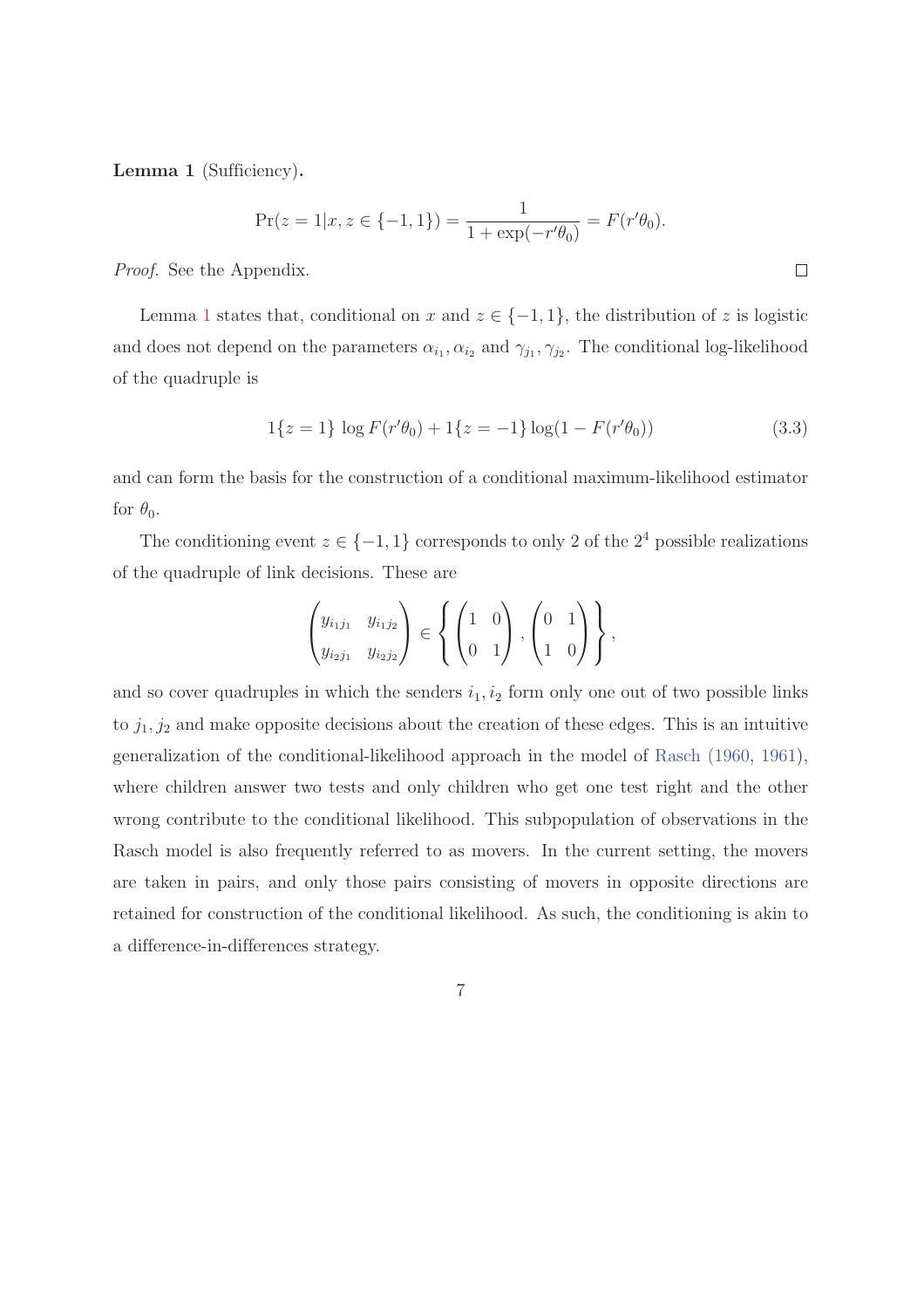#### 4 Estimation and inference

The argument from the previous section suggests estimating  $\theta_0$  by maximizing the empirical counterpart to (3.3) obtained on considering all distinct quadruples  $\{i_1, i_2; j_1, j_2\}$  from  $\mathbb{N}_n$ . There are

$$
\rho = \binom{n}{2} \binom{n-2}{2} = \frac{n(n-1)(n-2)(n-3)}{4} = \frac{1}{4} \frac{n!}{(n-4)!}
$$

such quadruples. It will prove useful to introduce a function  $\sigma$  that maps these quadruples to the index set  $\mathbb{Q}_\rho = \{1, 2, \ldots, \rho\}$ . Thus, each distinct quadruple  $\{i_1, i_2; j_1, j_2\}$  corresponds to a unique  $\sigma\{i_1, i_2; j_1, j_2\} \in \mathbb{Q}_\rho$ . We may then extend our notation by defining the random variables

$$
z(\sigma\{i_1, i_2; j_1, j_2\}) = \frac{(y_{i_1j_1} - y_{i_1j_2}) - (y_{i_2j_1} - y_{i_2j_2})}{2},
$$
  

$$
r(\sigma\{i_1, i_2; j_1, j_2\}) = (x_{i_1j_1} - x_{i_1j_2}) - (x_{i_2j_1} - x_{i_2j_2}).
$$

When the dependence of these random variables on four nodes can be left implicit we will use the simpler shorthand notation  $z_{\sigma}$ ,  $r_{\sigma}$ , where  $\sigma$  ranges over the set  $\mathbb{Q}_{\rho}$ .

With this notation at hand, our estimator may be written as

$$
\theta_n = \arg \max_{\theta \in \Theta} L_n(\theta),
$$

where  $\Theta$  is the parameter space searched over, and

$$
L_n(\theta) = \rho^{-1} \sum_{\sigma \in \mathbb{Q}_\rho} 1\{z_\sigma = 1\} \log F(r'_\sigma \theta) + 1\{z_\sigma = -1\} \log (1 - F(r'_\sigma \theta)).
$$

This objective function is a standard logit log-likelihood restricted to quadruples of data for which  $z_{\sigma} \in \{-1, 1\}$ . Hence, the estimator can be computed using standard statistical software. The researcher is only required to construct the variables  $\{z_{\sigma}, r_{\sigma}\}_{\rho}$ , which is easy to do.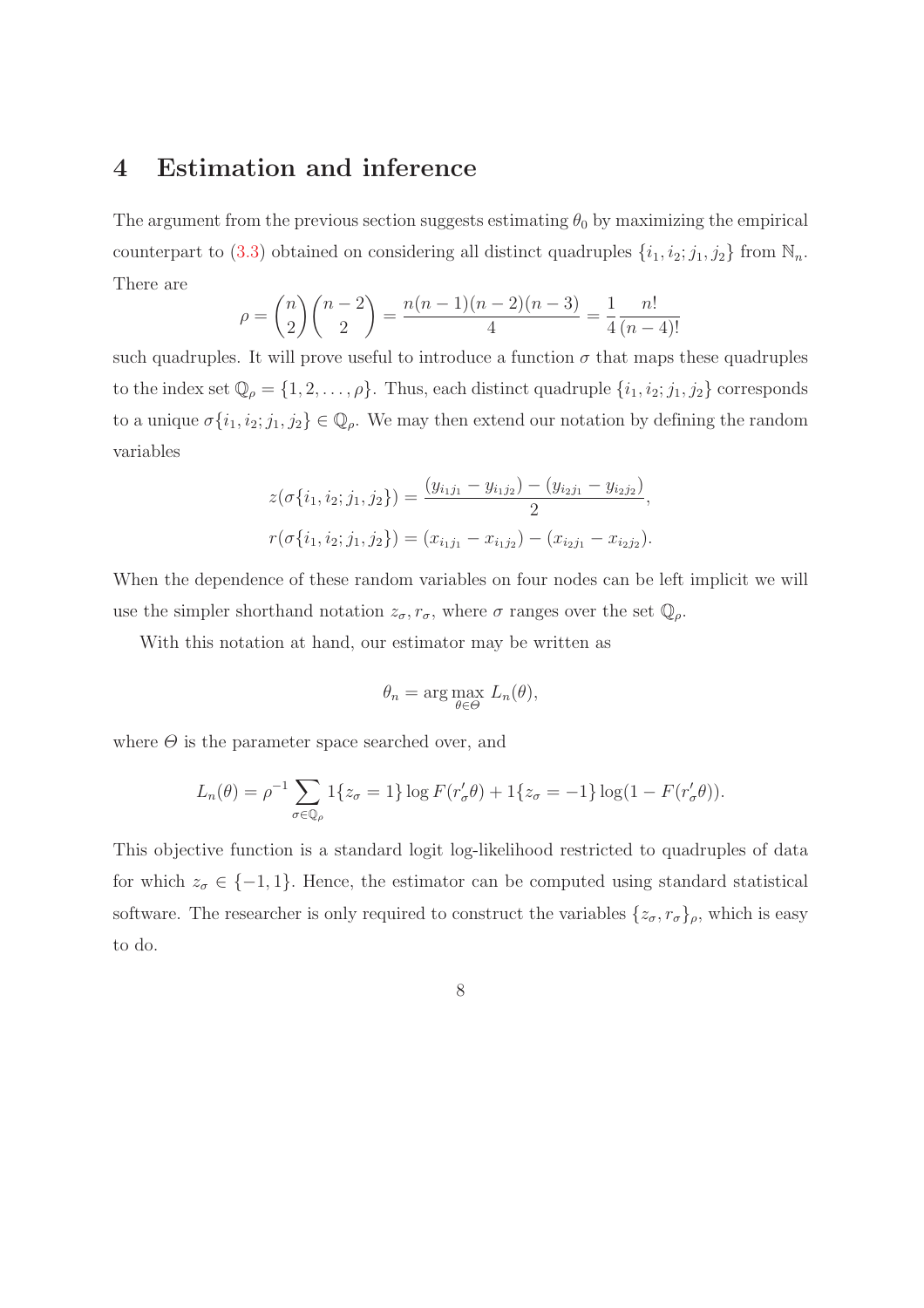The conditional-logit estimator is consistent under weak conditions. We denote the logistic density function by  $f$ .

**Assumption 1** (Sampling). The n nodes in  $\mathbb{N}_n$  are sampled independently.

**Assumption 2** (Parameter space).  $\theta_0$  is interior to  $\Theta$ , a compact subset of  $\mathcal{R}^{\dim \theta}$ .

**Assumption 3** (Identification). For all  $\sigma$ ,  $E[\Vert r_{\sigma} \Vert^{2}] < C$ , where C is a finite constant, and

$$
\operatorname{rank}\left\{\lim_{\rho\to\infty}\rho^{-1}\sum_{\sigma\in\mathbb{Q}_\rho}E\big[r_\sigma r'_\sigma f(r'_\sigma\theta_0)\,1\{z_\sigma\in\{-1,1\}\}\big]\right\}=\dim\theta.
$$

Assumptions 1 is a natural sampling scheme for network data. It permits dependence of the covariates across dyads that have nodes in common. Assumption 2 is conventional. Assumption 3 is a standard identification condition. Together with concavity of  $L_n(\theta)$ , the rank requirement implies that  $\theta_0$  is the global maximizer of the large-sample conditional likelihood. Assumption 3 implies that

$$
\lim_{\rho \to \infty} \rho^{-1} \sum_{\sigma \in \mathbb{Q}_\rho} \Pr(z_\sigma \in \{-1, 1\}) > 0.
$$

This means that the accummulation of informative quadruples does not cease as the sample grows.

Theorem 1 formally states our consistency result.

**Theorem 1** (Consistency). Let Assumptions 1–3 hold. Then  $\theta_n \stackrel{p}{\rightarrow} \theta_0$  as  $n \rightarrow \infty$ .

Proof. See the Appendix.

Although  $L_n(\theta)$  has the form of the log-likelihood for a standard cross-sectional logit model, the conventional standard-error formula is not valid for  $\theta_n$ . Indeed, the score (when

 $\Box$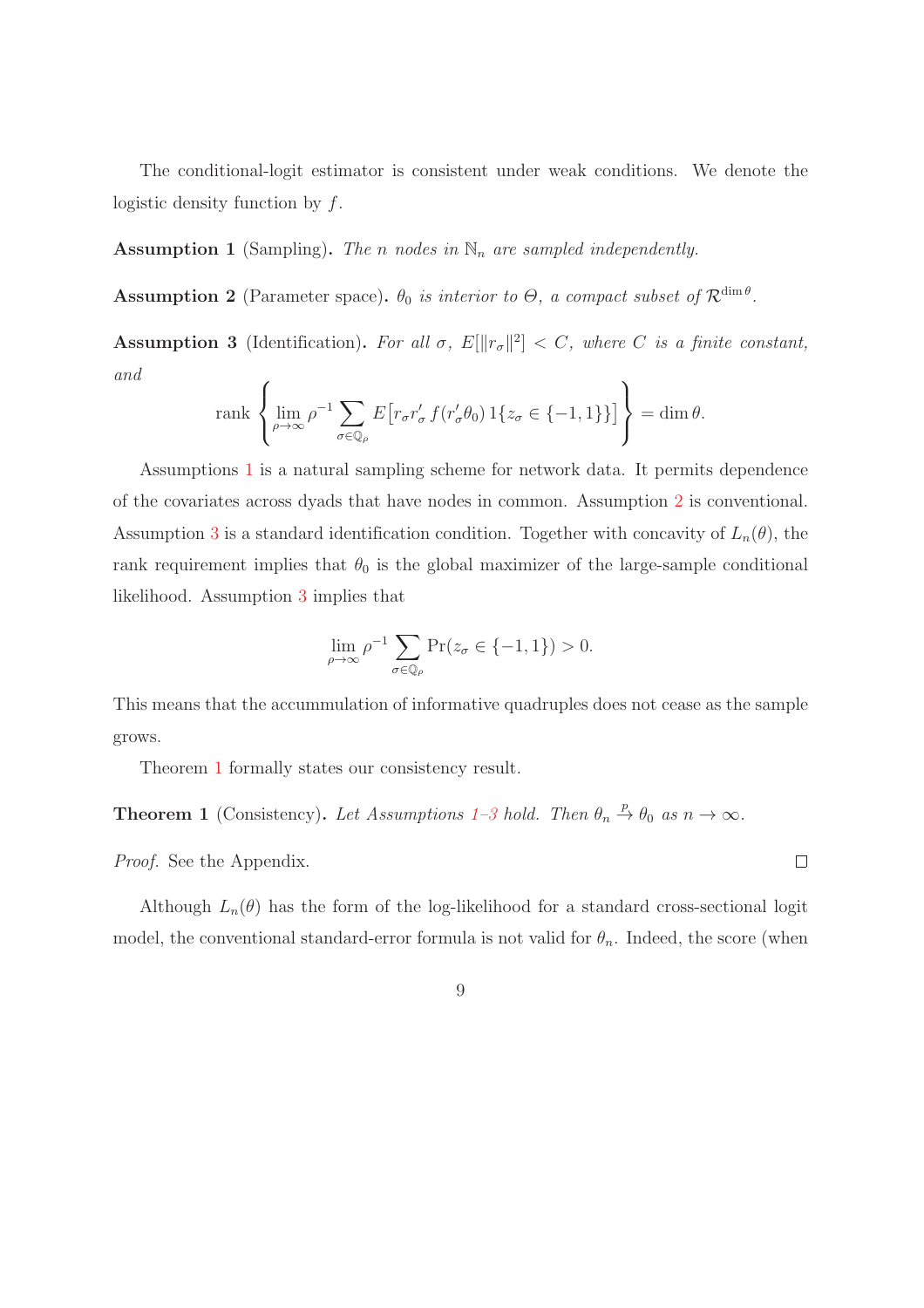evaluated at the true parameter value) is not a simple sample average of independent and identically distributed random variables. Moreover, it is an average over quadruples of nodes, with the same nodes showing up in multiple quadruples. This implies that some more work is to be done to perform statistical inference. We use the following moment condition in deriving distribution theory.

**Assumption 4** (Moments). For all  $\sigma \in \mathbb{Q}_{\rho}$ ,

$$
E[\|r_{\sigma}\|^6] \leq C,
$$

where  $C$  is a finite constant.

The key to deriving the asymptotic distribution of  $\theta_n$  is to note that the score function has the form of a U-statistic in both the senders and receivers of edges. Moreover, we have

$$
S_n(\theta) = \frac{\partial L_n(\theta)}{\partial \theta} = \rho^{-1} \sum_{i_1} \sum_{i_1 < i_2} \sum_{j_1 \neq i_1, i_2} \sum_{\substack{j_1 < j_2 \\ j_2 \neq i_1, i_2}} s(\sigma\{i_1, i_2; j_1, j_2\}; \theta),
$$

where we introduce the kernel function

$$
s(\sigma;\theta) = r_{\sigma} \left\{ 1\{z_{\sigma} = 1\} \left( 1 - F(r'_{\sigma}\theta) \right) - 1\{z_{\sigma} = -1\} F(r'_{\sigma}\theta) \right\}.
$$

Note that the kernel  $s(\sigma\{i_1, i_2; j_1, j_2\}; \theta)$  is permutation invariant in both senders  $(i_1, i_2)$ and receivers  $(j_1, j_2)$ .

Standard results on U-statistics (as in, e.g., van der Vaart 2000, Chapter 12) are not directly applicable to the current setup because the data are not identically distributed and they are not independent across dyads. Nonetheless, under our conditions, the limit distribution of the normalized score vector evaluated at the true parameter value co-incides with that of its Hájek projection (van der Vaart, 2000, Section 11.3) conditional on the

10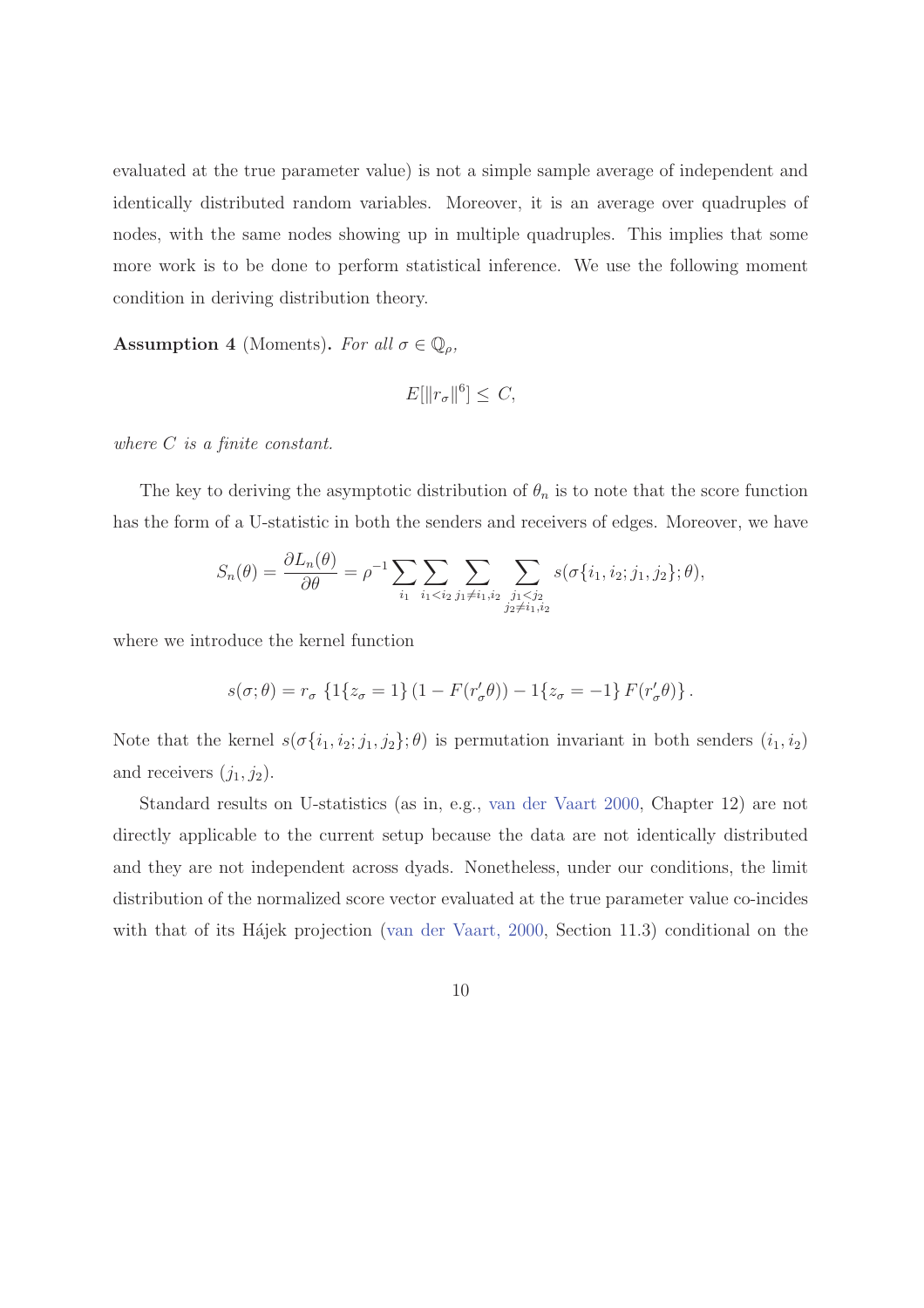covariates. This projection is

$$
U_n = \frac{1}{n(n-1)} \sum_{i=1}^n \sum_{j \neq i} v_{ij},
$$

where

$$
v_{ij} = w_{ij} \left( \frac{y_{ij} (1 - p_{ij}) - (1 - y_{ij}) p_{ij}}{p_{ij} (1 - p_{ij})} \right),
$$

and we define

$$
w_{ij} = \frac{4}{(n-2)(n-3)} \sum_{i' \neq i, j} \sum_{j' \neq i, j, i'} r(\sigma\{i, i'; j, j')\} q(\sigma\{i, i'; j, j')\}
$$

for

$$
q(\sigma\{i,i';j,j'\}) = \frac{p_{ij}(1-p_{ij})p_{ij'}(1-p_{ij'})p_{i'j'}(1-p_{i'j})p_{i'j'}(1-p_{i'j'})}{p_{ij}(1-p_{ij'})(1-p_{i'j})p_{i'j'} + (1-p_{ij})p_{ij'}p_{i'j'}(1-p_{i'j'})}.
$$

Because  $p_{ij} = E[y_{ij} | x_{ij}]$ , we have that  $E[v_{ij}] = 0$  and  $E[v_{ij} v'_{i'j'}] = 0$  unless  $i = i'$  and  $j = j'$ . Furthermore,

$$
\sqrt{n(n-1)} U_n \stackrel{d}{\to} \mathcal{N}(0, \mathcal{Y}), \tag{4.4}
$$

where

$$
\Upsilon = \lim_{n \to \infty} \frac{1}{n(n-1)} \sum_{i=1}^{n} \sum_{j \neq i} E[v_{ij}v'_{ij}] = \lim_{n \to \infty} \frac{1}{n(n-1)} \sum_{i=1}^{n} \sum_{j \neq i} E\left[\frac{w_{ij} w'_{ij}}{p_{ij}(1-p_{ij})}\right],
$$

which exists by Assumption 4.

The Hessian matrix, in turn, is

$$
H_n(\theta) = \frac{\partial^2 L_n(\theta)}{\partial \theta \partial \theta'} = -\rho^{-1} \sum_{\sigma \in \mathbb{Q}_\rho} r_\sigma r'_\sigma f(r'_\sigma \theta) \ 1\{z_\sigma \in \{-1, 1\}\},
$$

and Assumption 4 is sufficient to ensure that  $H_n(\theta_n)$  converges in probability to the matrix

$$
H(\theta_0) = \lim_{\rho \to \infty} -\rho^{-1} \sum_{\sigma \in \mathbb{Q}_\rho} E[r_\sigma r'_\sigma f(r'_\sigma \theta_0) \ 1\{z_\sigma \in \{-1, 1\}\}]
$$
  
= 
$$
\lim_{\rho \to \infty} -\rho^{-1} \sum_{\sigma \in \mathbb{Q}_\rho} E[r_\sigma r'_\sigma q(\sigma)],
$$
 (4.5)

11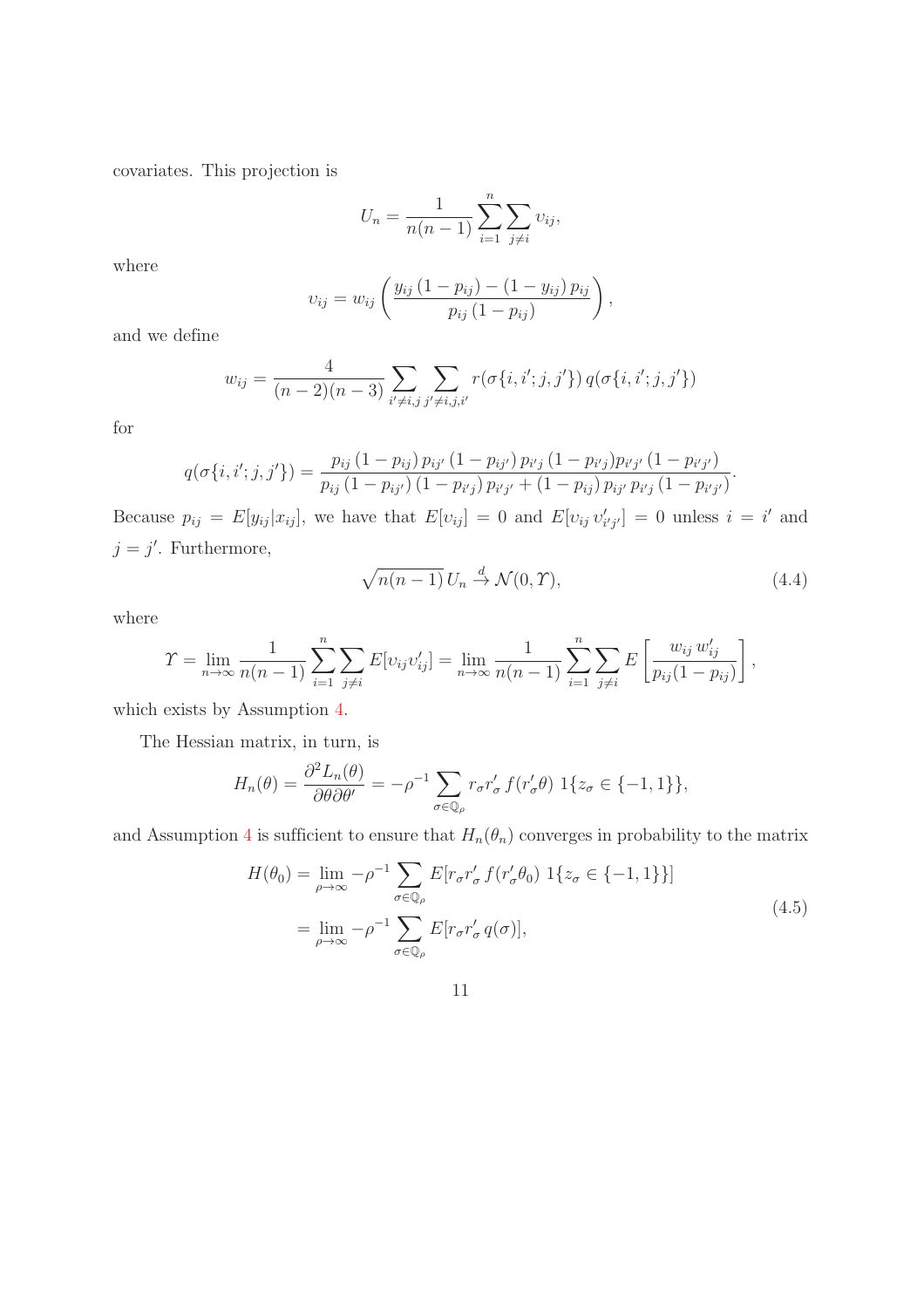which is non-singular by Assumption 3. It is apparent from inspection of  $\Upsilon$  and  $H(\theta_0)$  that the information equality does not hold.

Combining Equations (4.4) and (4.5) with a mean-value expansion of  $S_n(\theta_n)$  around  $\theta_0$ and letting

$$
\Omega = H(\theta_0)^{-1} \Upsilon H(\theta_0)^{-1}
$$

yields the following theorem.

**Theorem 2** (Asymptotic distribution). Let Assumptions  $1-\frac{1}{4}$  hold. Then

$$
\sqrt{n(n-1)} (\theta_n - \theta_0) \stackrel{d}{\rightarrow} \mathcal{N}(0, \Omega),
$$

as  $n \to \infty$ .

Proof. See the Appendix.

To perform statistical inference, a consistent estimator of  $\Omega$  is needed. Our assumptions imply consistency of the estimator

$$
\Omega_n = H_n(\theta_n)^{-1} \Upsilon_n H_n(\theta_n)^{-1},
$$

where  $H_n(\theta_n)$  is readily obtained when optimization of  $L_n(\theta)$  is performed using standard Newton-Raphson type algorithms, and

$$
\varUpsilon_n = \frac{1}{n(n-1)} \sum_{i=1}^n \sum_{j \neq i} \hat{\upsilon}_{ij} \hat{\upsilon}'_{ij}
$$

with

$$
\hat{v}_{ij} = \frac{4}{(n-2)(n-3)} \sum_{i' \neq i, j} \sum_{j' \neq i, j, i'} s(\sigma\{i, i'; j, j'\}; \theta_n).
$$

In contrast to  $H_n(\theta_n)$ , the latter covariance matrix does not follow directly as output to any numerical optimization routine and needs to be obtained in an additional post-estimation step.

12

 $\Box$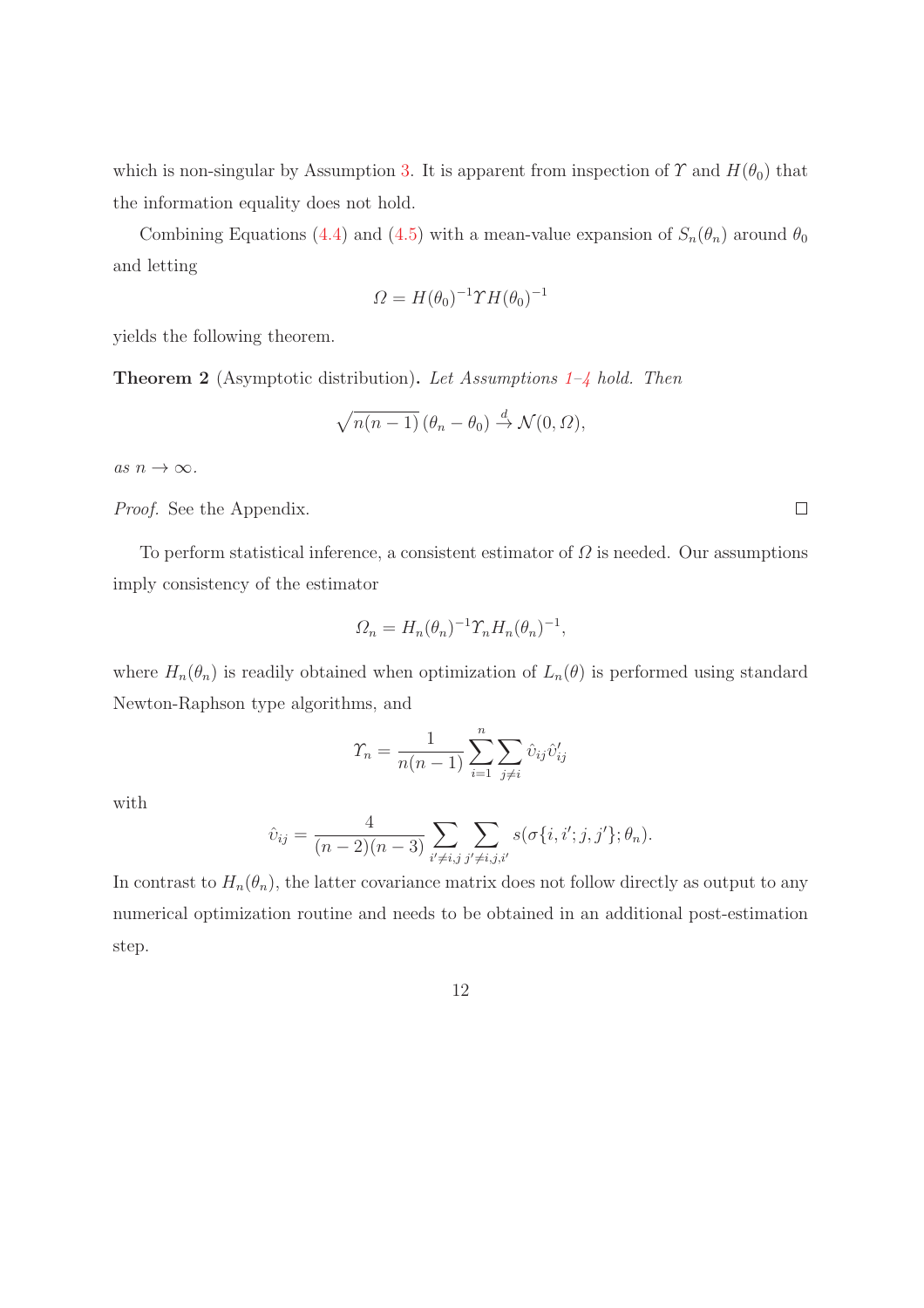#### 5 Simulations

In this section we report results from a Monte Carlo experiment. We focus on inferring a single homophily parameter,  $\theta_0$ , so that

$$
u_{ij} = x_{ij}\theta_0 + \alpha_i + \gamma_j - \epsilon_{ij}.
$$

We will generate the unobserved-heterogeneity parameters  $(\alpha_i, \gamma_j)$  independently from the dyad characteristic  $x_{ij}$ . Experiments with correlated heterogeneity yielded similar results. Under independence, the total variance of the surplus factors as

$$
\operatorname{var} u_{ij} = \operatorname{var} x_{ij} \theta_0 + \operatorname{var} (\alpha_i + \gamma_j) + \operatorname{var} \epsilon_{ij},
$$

and we can vary the relative importance of homophily and unobserved degree heterogeneity in forming a match by varying the relative contribution of  $x_{ij}\theta_0$  and  $\alpha_i + \gamma_j$  to the variance of  $u_{ij}$ .

We fix  $\theta_0 = 1$  throughout and consider symmetric data generating processes in which

$$
x_{ij} = \delta v_i v_j = x_{ji},
$$

and

$$
\alpha_i \sim \mathcal{N}(0, \beta^2), \qquad \gamma_i \sim \mathcal{N}(0, \beta^2),
$$

where  $\delta$  and  $\beta$  are positive scale parameters and  $v_i$  for  $i \in \mathbb{N}_n$  is a random variable on which matching between nodes is based. We generated this variable as  $v_i \sim \mathcal{N}(0, 1)$ . The model implies positive assortative matching in the sense that the propensity to form a link from i to j is larger when both  $v_i$  and  $v_j$  are larger and of the same sign. The scale parameters  $\delta$  and  $\beta$  allow to vary the contributions of, respectively, homophily and latent heterogeneity to the surplus. We consider three different choices for these parameters,

13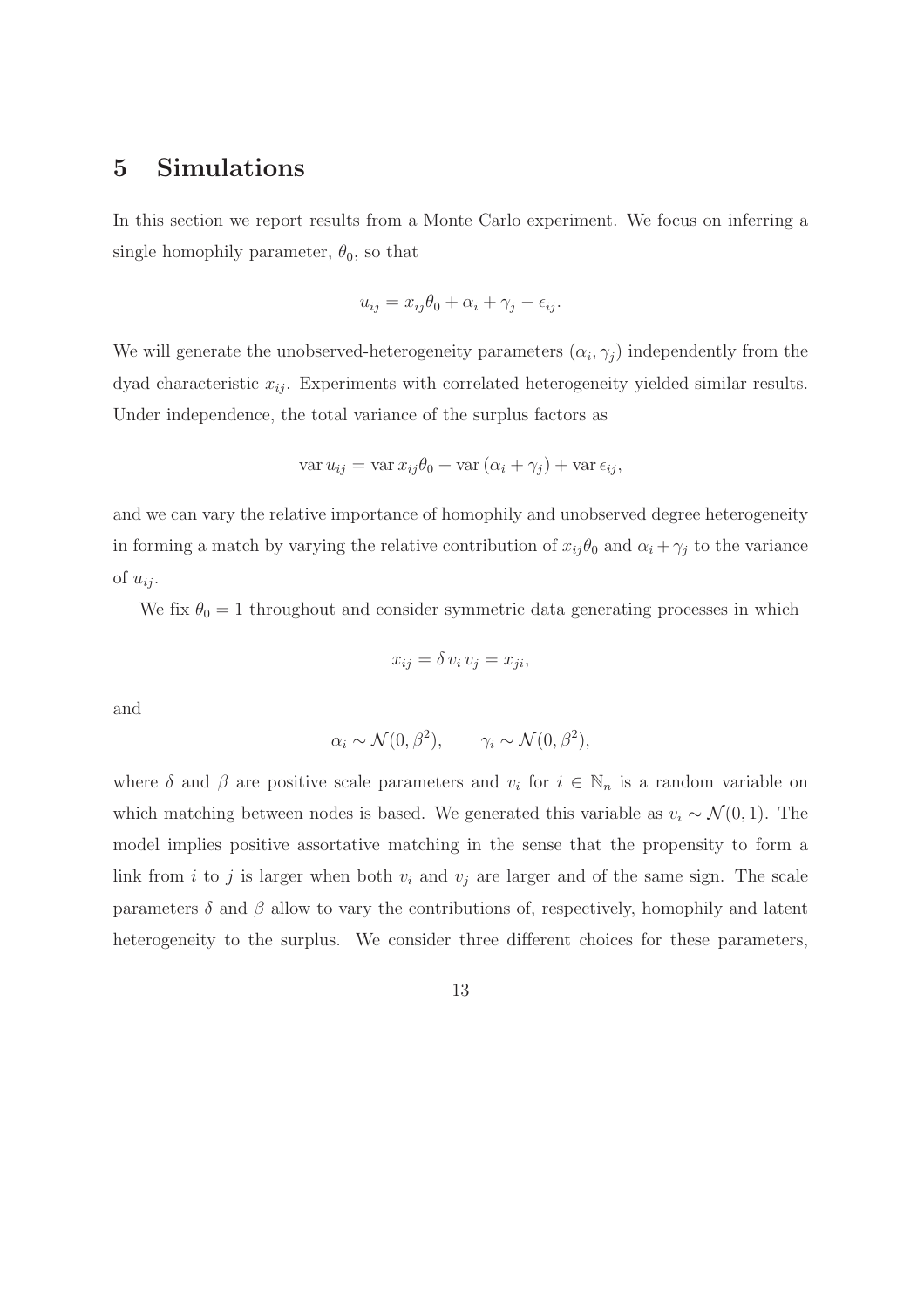yielding designs where homophily is of relatively equal, more, and less importance than the degree heterogeneity parameters  $(\alpha_i, \gamma_j)$ . Table 1 gives an overview of the three designs  $(\#)$ . It states the relative contribution of each of the three components of the match surplus to its total variance, together with the associated parameter values. The parameter values are stated up to the factor of proportionality  $\pi^2/3$ , which is the variance of the logistic distribution.

Table 1: Design parameters for simulations

|   |     | # var $x_{ij}\theta_0$ var $(\alpha_i + \gamma_j)$ var $\epsilon_{ij}$ $\delta^2 \propto \pi^2/3$ $\beta^2 \propto \pi^2/3$ |     |     |     |
|---|-----|-----------------------------------------------------------------------------------------------------------------------------|-----|-----|-----|
|   | 1/4 | 1/4                                                                                                                         | 2/4 | 1/2 | 1/4 |
| 2 | 2/6 | 1/6                                                                                                                         | 3/6 | 2/3 | 1/6 |
| 3 | 1/6 | 2/6                                                                                                                         | 3/6 | 1/3 | 1/3 |

These designs are difficult in the sense that, with relative contributions of  $1/4$ ,  $1/3$ , and 1/6 respectively, homophily contributes only little to the total variance of the link surplus. Each of the designs was ran with  $n = 25$  and  $n = 50$ , yielding  $25 \times 24 = 600$  and  $50 \times 49 = 2450$  link decisions, respectively.

We estimated  $\theta_0$  by our conditional logit estimator (logit) and by (full-information) maximum likelihood (mle), that is, estimating the nuisance parameters  $\{\alpha_i, \gamma_j\}_n$  jointly with the parameter  $\theta_0$ . In Table 2 we report the mean, median, standard deviation (std), and interquartile range (iqr) of the two estimators, computed over 1, 000 Monte Carlo replications with all random variables redrawn in each iteration. The table also contains the ratio of the (average) estimated standard error to the standard deviation of the Monte Carlo estimates (se/std) and the coverage rate of the associated 95% confidence intervals (coverage).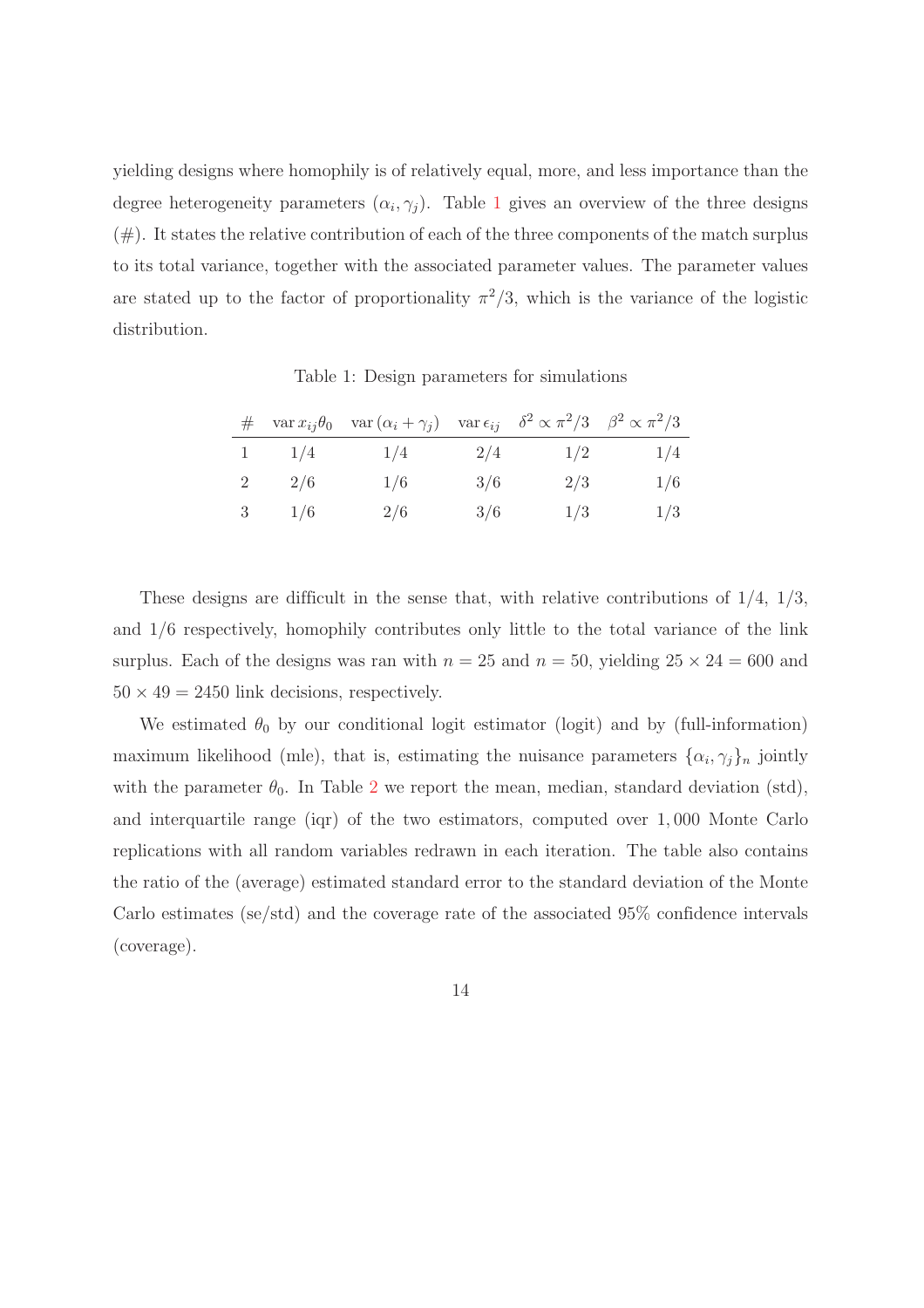| #              |        | mean  |       | median |      | std       |      | iqr       |      | se/std |      | coverage |
|----------------|--------|-------|-------|--------|------|-----------|------|-----------|------|--------|------|----------|
|                | $n=25$ |       |       |        |      |           |      |           |      |        |      |          |
|                | mle    | logit | mle   | logit  |      | mle logit |      | mle logit | mle  | logit  | mle  | logit    |
| 1              | 1.124  | 1.022 | 1.121 | 1.018  | .157 | .159      | .205 | .209      | .910 | 1.069  | .860 | .959     |
| $\overline{2}$ | 1.136  | 1.021 | 1.125 | 1.012  | .147 | .138      | .200 | .174      | .901 | 1.128  | .839 | .972     |
| 3              | 1.125  | 1.023 | 1.112 | 1.009  | .173 | .179      | .228 | .239      | .920 | 1.055  | .895 | .966     |
|                | $n=50$ |       |       |        |      |           |      |           |      |        |      |          |
|                | mle    | logit | mle   | logit  | mle  | logit     | mle  | logit     | mle  | logit  | mle  | logit    |
| 1              | 1.055  | 1.003 | 1.052 | .999   | .066 | .071      | .087 | .097      | .995 | 1.015  | .881 | .950     |
| $\overline{2}$ | 1.058  | 1.001 | 1.058 | 1.001  | .064 | .065      | .087 | .065      | .959 | 1.028  | .857 | .952     |
| 3              | 1.057  | 1.006 | 1.055 | 1.006  | .076 | .082      | .106 | .079      | .949 | 1.034  | .886 | .968     |

Table 2: Simulation results

The results confirm that the maximum-likelihood estimator is biased and that the bias is  $O(n^{-1})$ . Consequently, the bias is not negligible relative to the standard error and confidence bounds based on the asymptotic distribution are not centered around the true parameter value. This is apparent from inspection of the empirical coverage rates, which show substantial undercoverage. For the designs with  $n = 25$  the undercoverage problem is exacerbated by an underestimation of the actual standard deviation of the point estimates by the standard error. In contrast, the conditional estimator has bias that is small compared to its standard error for all designs considered. The associated confidence intervals are somewhat too wide when  $n = 25$ , and so inference is conservative, because, here, the asymptotic-variance formula tends to slightly overestimate the small-sample variability in the point estimates. When  $n$  increases the variance approximation rapidly improves and the empirical coverage rate converges to the theoretical coverage rate of .95. Note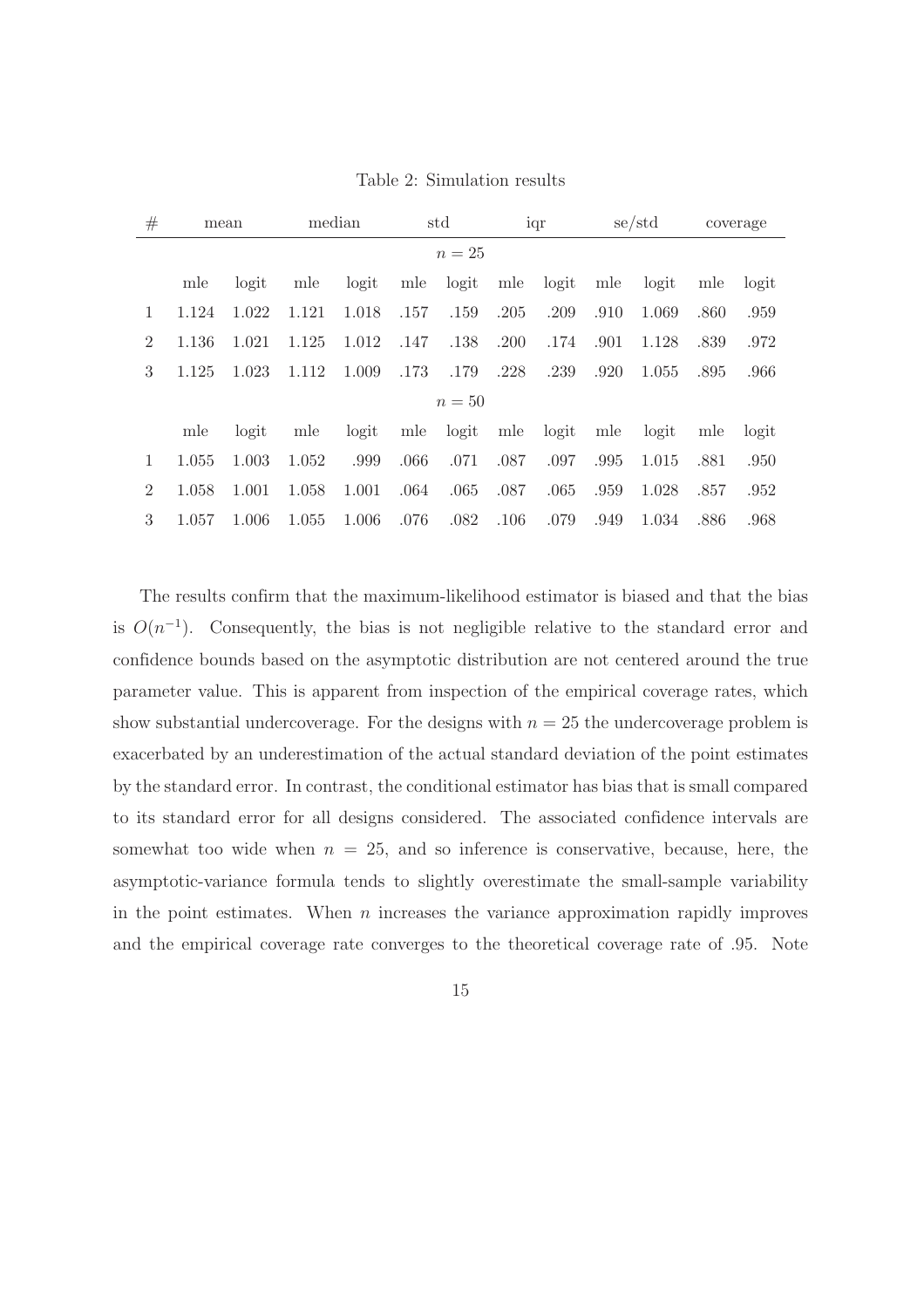also that the standard deviation of the conditional estimator is very similar to that of maximum likelihood. This suggests that, at least in the designs considered here, little to no information is lost by conditioning.

Finally, Figure 1 contains plots of the histograms of the 1, 000 Monte Carlo replications of the Studentized estimator

$$
\sqrt{n(n-1)}\,\varOmega_n^{-1/2}(\theta_n-\theta_0)
$$

for each of the designs in Table 1 (top to bottom) and the two sample sizes considered  $(n \in \{25, 50\})$ ; left and right, respectively). In each plot, the histogram is accompanied by the standard-normal density as a point of reference for the asymptotic approximation in Theorem 2. The plots reveal that the asymptotic approximation is fairly accurate even for the small sample sizes considered here.

#### 6 Application

As an empirical application we investigate the determinants of trade from country-level trade data. The network-formation model we estimate follows closely Helpman et al. (2008), who provide a theoretical foundation for it. Our data set consists of a cross section of 136 countries. For each country pair  $(i, j)$  the outcome variable, *trade decision*, is a dummy variable that registers whether or not trade occured from  $i$  to  $j$ . The data also contain various dyad characteristics that we use as explanatory variables. All these variables are measures of closeness between the two countries. Table 3 contains descriptive statistics. log distance is the (log of the) geographical distance between the capitals of countries i and j. common border and common language are dummy variables that take on the value one if i and  $j$  share, respectively, a physical boundary or a common language. *colonial ties* takes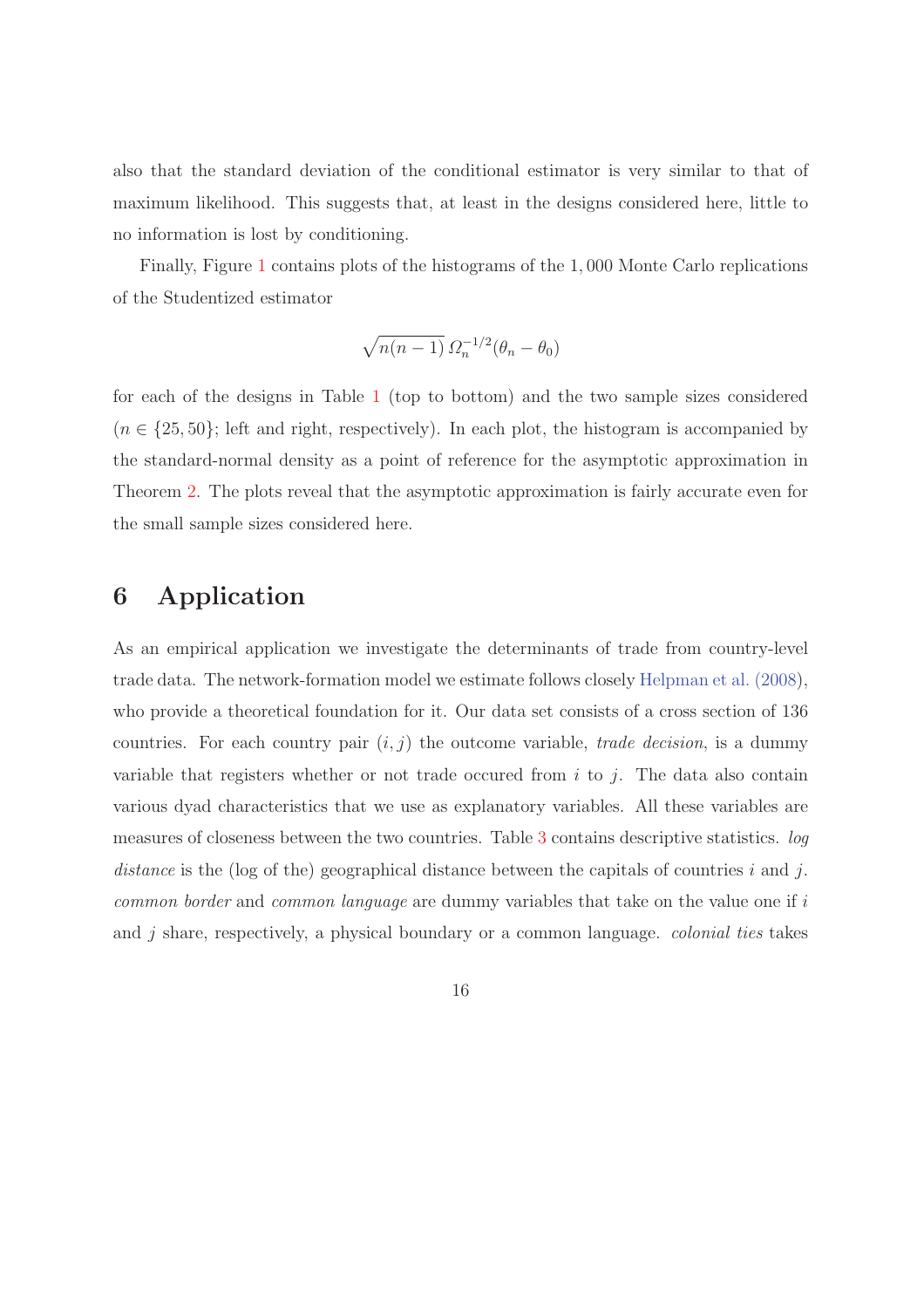

Figure 1: Distributions of Studentized estimator

 $17\,$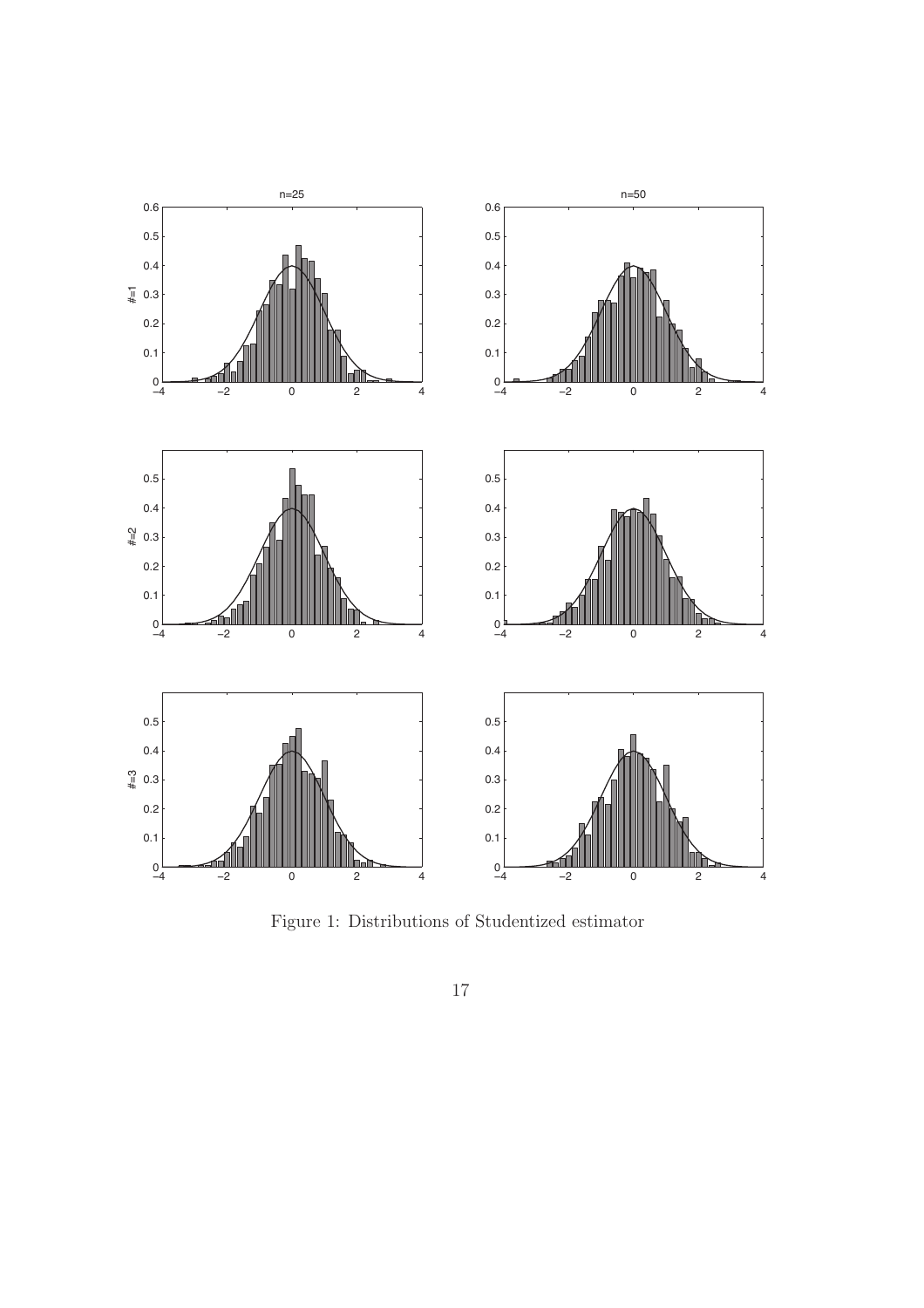on the value one if, at some point,  $i$  colonized  $j$  (or vice versa) and zero otherwise. Finally, preferential trade agreement is a binary variable that indicates whether i and j take part in a joint preferential trade agreement. Original data sources and additional details on the data are available in Santos Silva and Tenreyro (2006).

|                              | mean   | standard deviation |
|------------------------------|--------|--------------------|
| trade decision               | 0.5236 | 0.4995             |
| log distance                 | 8.7855 | 0.7418             |
| common border                | 0.0196 | 0.1387             |
| common language              | 0.2097 | 0.4071             |
| colonial ties                | 0.1705 | 0.3761             |
| preferential trade agreement | 0.0155 | 0.1234             |

Table 3: Descriptive statistics

We estimated the parameters of this model by maximum likelihood and by conditional logit. The point estimates, along with their standard errors (stated in parentheses below the point estimates), are collected in Table 4. The signs of all parameter estimates agree with those of Helpman et al. (2008). Geographical distance decreases the propensity to trade while homophily tends to increase the likelihood of trade. Indeed, speaking a common language and having a colonial history positively affect the probability of trading. Trade agreements have a large positive impact on trade decisions, which more than offsets the negative influence of distance. A, perhaps, somewhat surprising finding is the negative point estimate on common border. It should be noted that, when not controlling for preferential trade agreements, the sign of this coefficient changes. Also, of the  $136 \times 135 = 18,360$ country dyads in the data, relatively few (360 dyads) share a border and even less (285

18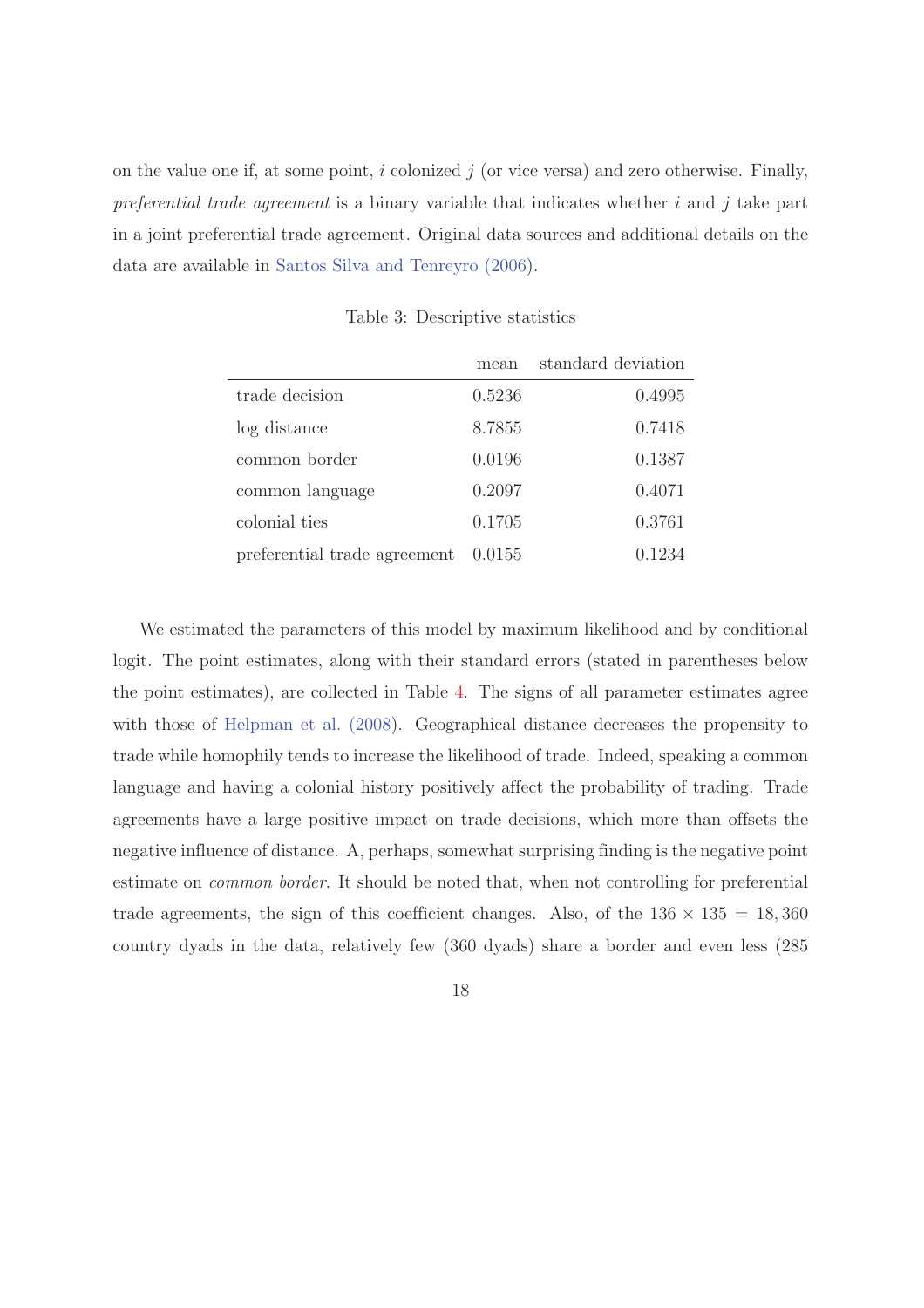|                              | mle       | logit     |
|------------------------------|-----------|-----------|
| log distance                 | $-1.3490$ | $-1.0920$ |
|                              | (0.0504)  | (0.0573)  |
| common border                | $-1.2070$ | $-0.8220$ |
|                              | (0.2089)  | (0.2668)  |
| common language              | 0.5851    | 0.4672    |
|                              | (0.0906)  | (0.1031)  |
| colonial ties                | 0.5206    | 0.5925    |
|                              | (0.0962)  | (0.1047)  |
| preferential trade agreement | 2.0444    | 1.3038    |
|                              | (0.3056)  | (0.2913)  |

Table 4: Trade estimates

dyads) have established preferential trade agreements; see Table 3. In the raw data, the dyads that allow to discriminate between the impact of common border and preferential trade agreement we have the following pattern. Of the country pairs that do not have a common border but have established a preferential trade agreement, 85% are engaged in trade. On the other hand, of the country pairs that do have a common border but have not established a preferential trade agreement, only 58% trade. Again, the positive effect of a preferential trade agreement outweighs the negative border effect. On comparing the maximum-likelihood estimates with those obtained by conditional logit we see that the latter tend to be smaller (in absolute value), with similar standard errors. The one exception is colonial ties, where the difference is nonetheless very small and statistically insignificant at conventional significance levels. The ratio of the other conditional estimates to their maximum-likelihood counterparts ranges from 63% to 81%.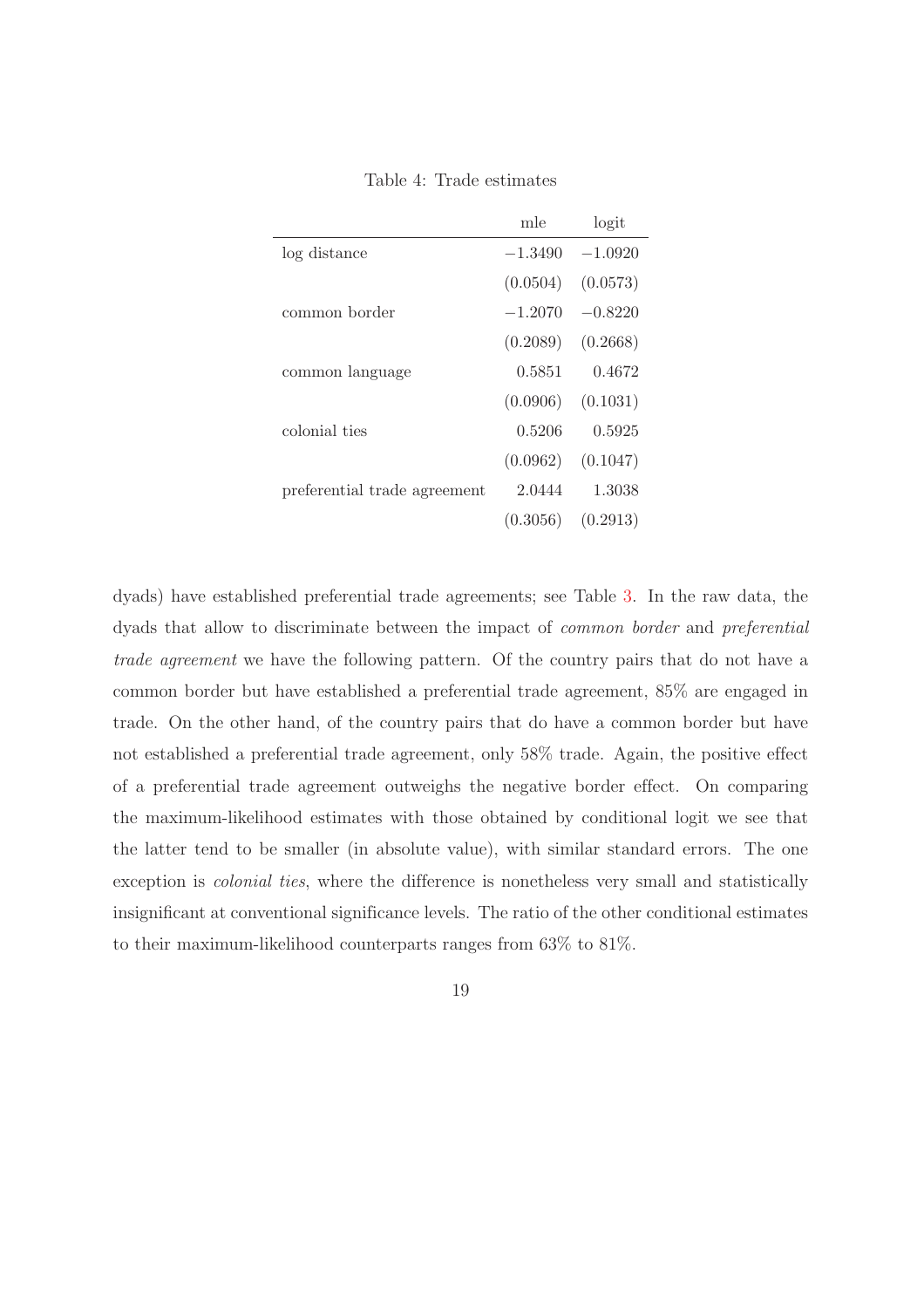#### Appendix

*Proof of Lemma 1.* Equations  $(2.1)$ – $(2.2)$  together with the functional form of the standard logistic distribution imply that

$$
\Pr(z=1|x) = \frac{1}{1 + \exp(-\alpha_{i_1} - \gamma_{j_1} - x'_{i_1j_1}\theta_0)} \frac{\exp(-\alpha_{i_1} - \gamma_{j_2} - x'_{i_1j_2}\theta_0)}{1 + \exp(-\alpha_{i_1} - \gamma_{j_2} - x'_{i_1j_2}\theta_0)}
$$

$$
\times \frac{\exp(-\alpha_{i_2} - \gamma_{j_1} - x'_{i_2j_1}\theta_0)}{1 + \exp(-\alpha_{i_2} - \gamma_{j_1} - x'_{i_2j_1}\theta_0)} \frac{1}{1 + \exp(-\alpha_{i_2} - \gamma_{j_2} - x'_{i_2j_2}\theta_0)}
$$

and, similarly, that

$$
\Pr(z = -1|x) = \frac{\exp(-\alpha_{i_1} - \gamma_{j_1} - x'_{i_1j_1}\theta_0)}{1 + \exp(-\alpha_{i_1} - \gamma_{j_1} - x'_{i_1j_1}\theta_0)} \frac{1}{1 + \exp(-\alpha_{i_1} - \gamma_{j_2} - x'_{i_1j_2}\theta_0)}
$$
  
 
$$
\times \frac{1}{1 + \exp(-\alpha_{i_2} - \gamma_{j_1} - x'_{i_2j_1}\theta_0)} \frac{\exp(-\alpha_{i_2} - \gamma_{j_2} - x'_{i_2j_2}\theta_0)}{1 + \exp(-\alpha_{i_2} - \gamma_{j_2} - x'_{i_2j_2}\theta_0)}.
$$

Therefore,

$$
\frac{\Pr(z = -1|x)}{\Pr(z = 1|x)} = \frac{\exp(-\alpha_{i1} - \gamma_{j1} - x'_{i1j1}\theta_0) \exp(-\alpha_{i2} - \gamma_{j2} - x'_{i2j2}\theta_0)}{\exp(-\alpha_{i1} - \gamma_{j2} - x'_{i1j2}\theta_0) \exp(-\alpha_{i2} - \gamma_{j1} - x'_{i2j1}\theta_0)} = \exp(-r'\theta_0),
$$

 $\Box$ 

from which Lemma 1 follows.

Proof of Theorem 1. Let

$$
L(\theta) = \rho^{-1} \sum_{\sigma \in \mathbb{Q}_{\rho}} E\left[1\{z_{\sigma} = 1\} F(r'_{\sigma}\theta) + 1\{z_{\sigma} = -1\} \log(1 - F(r'_{\sigma}\theta))\right].
$$

Note that, by Assumption 3,  $\theta_0$  is the unique global maximizer of  $\lim_{n\to\infty} L(\theta)$  on  $\Theta$ . Because  $L_n(\theta)$  is concave,  $\theta_n \stackrel{p}{\to} \theta_0$  will follow from pointwise convergence in probability of  $L_n(\theta)$  to  $L(\theta)$  (Newey and McFadden, 1994, Theorem 2.7).

Write,

$$
L_n(\theta) - L(\theta) = \rho^{-1} \sum_{\sigma \in \mathbb{Q}_\rho} \ell_\sigma(\theta) - E[\ell_\sigma(\theta)].
$$

20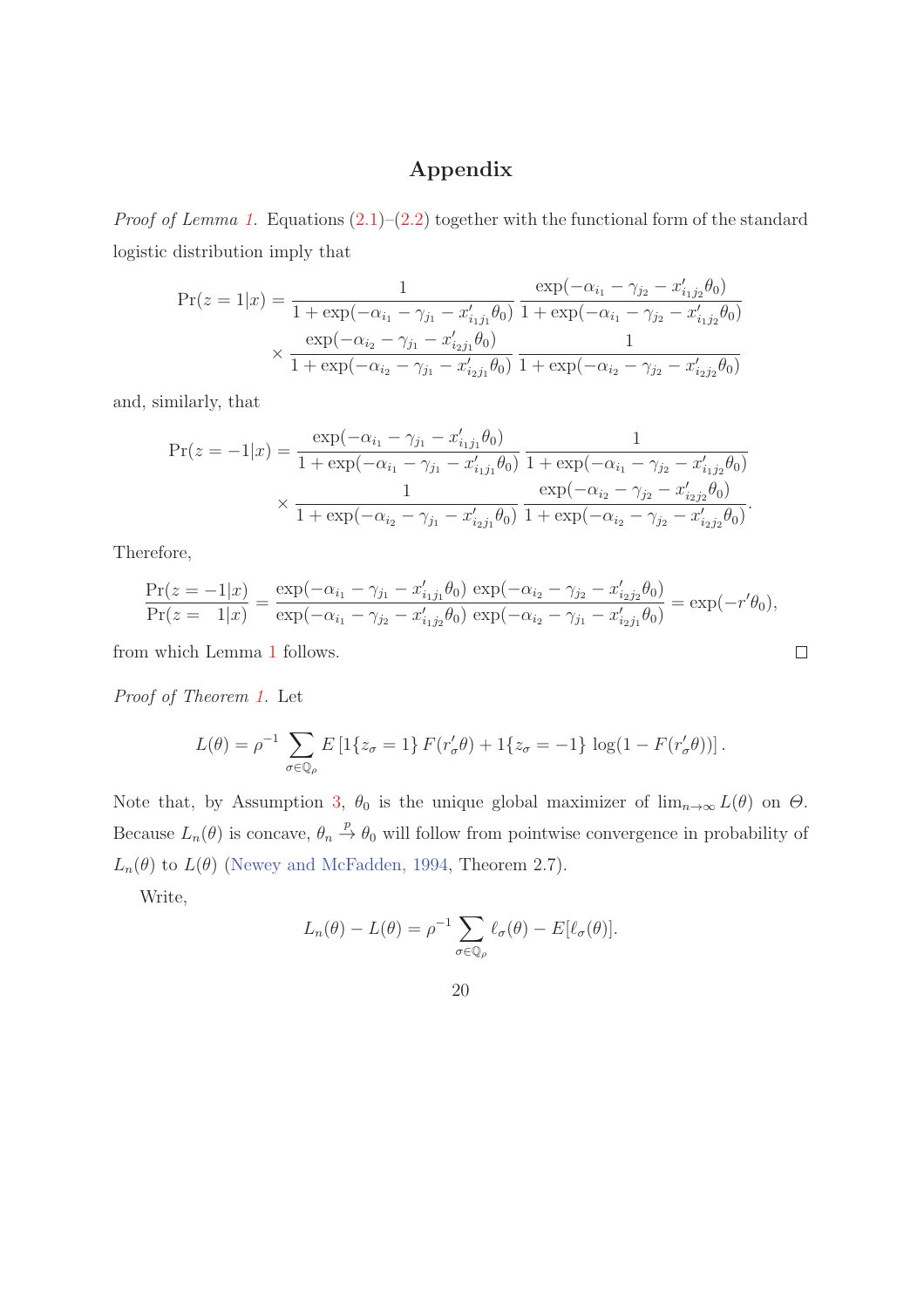Because  $|\ell_{\sigma}(\theta)| \leq \log 2 + 2\|\mathbf{r}_{\sigma}\| \|\theta\|$ , and  $E[\|\mathbf{r}_{\sigma}\|^2]$  is finite and  $\Theta$  is compact, the variance of  $\ell_{\sigma}(\theta)$  exists and is uniformly bounded in  $\sigma$ . Therefore, by Chebychev's inequality, for any  $\epsilon > 0$ ,

$$
Pr(|L_n(\theta) - L(\theta)| > \epsilon) \le \frac{E(|L_n(\theta) - L(\theta)|)^2}{\epsilon^2},
$$

for each  $\theta \in \Theta$ . Now,

$$
E(|L_n(\theta) - L(\theta)|)^2 = E\left(\left(\rho^{-1} \sum_{\sigma \in \mathbb{Q}_\rho} \ell_\sigma(\theta) - E[\ell_\sigma(\theta)]\right) \left(\rho^{-1} \sum_{\sigma' \in \mathbb{Q}_\rho} \ell_{\sigma'}(\theta) - E[\ell_{\sigma'}(\theta)]\right)\right).
$$

A pair of quadruples  $\sigma = \sigma\{i_1, i_2, j_1, j_2\}$  and  $\sigma' = \sigma\{i'_1, i'_2, j'_1, j'_2\}$  will deliver a non-zero contribution to this covariance as long as  $\sigma$  and  $\sigma'$  have at least one node in common. Quadruples involving only distinct nodes are independent by Assumption 1. There are  $O(n^7)$  terms with at least one node in common. The number of terms with two or more nodes in common is  $O(n^6)$ . Because,  $\rho = O(n^4)$  we have

$$
E(|L_n(\theta) - L(\theta)|)^2 = \frac{O(n^7)}{\rho^2} = \frac{O(n^7)}{O(n^8)} = O(n^{-1}),
$$

and so  $\lim_{n\to\infty} \Pr(|L_n(\theta) - L(\theta)| > \epsilon) = 0$  for any  $\epsilon > 0$  and all  $\theta \in \Theta$ . Therefore,  $\theta_n \stackrel{p}{\to} \theta_0$ as  $n \to \infty$  and the proof is complete.  $\Box$ 

*Proof of Theorem 2.* A mean-value expansion around  $\theta_0$  gives

$$
\sqrt{n(n-1)} (\theta_n - \theta_0) = H(\theta_0)^{-1} \sqrt{n(n-1)} S_n(\theta_0) + o_p(1)
$$
  
=  $H(\theta_0)^{-1} \sqrt{n(n-1)} U_n + o_p(1),$ 

where the first equality follows from the uniform convergence of  $H_n(\theta)$  to  $H(\theta)$  and Theorem 1, and the second equality follows from the asymptotic equivalence of  $\sqrt{n(n-1)} S_n(\theta_0)$  and  $\sqrt{n(n-1)} U_n$ . The validity of each of these two transitions is shown below (under *(i)* and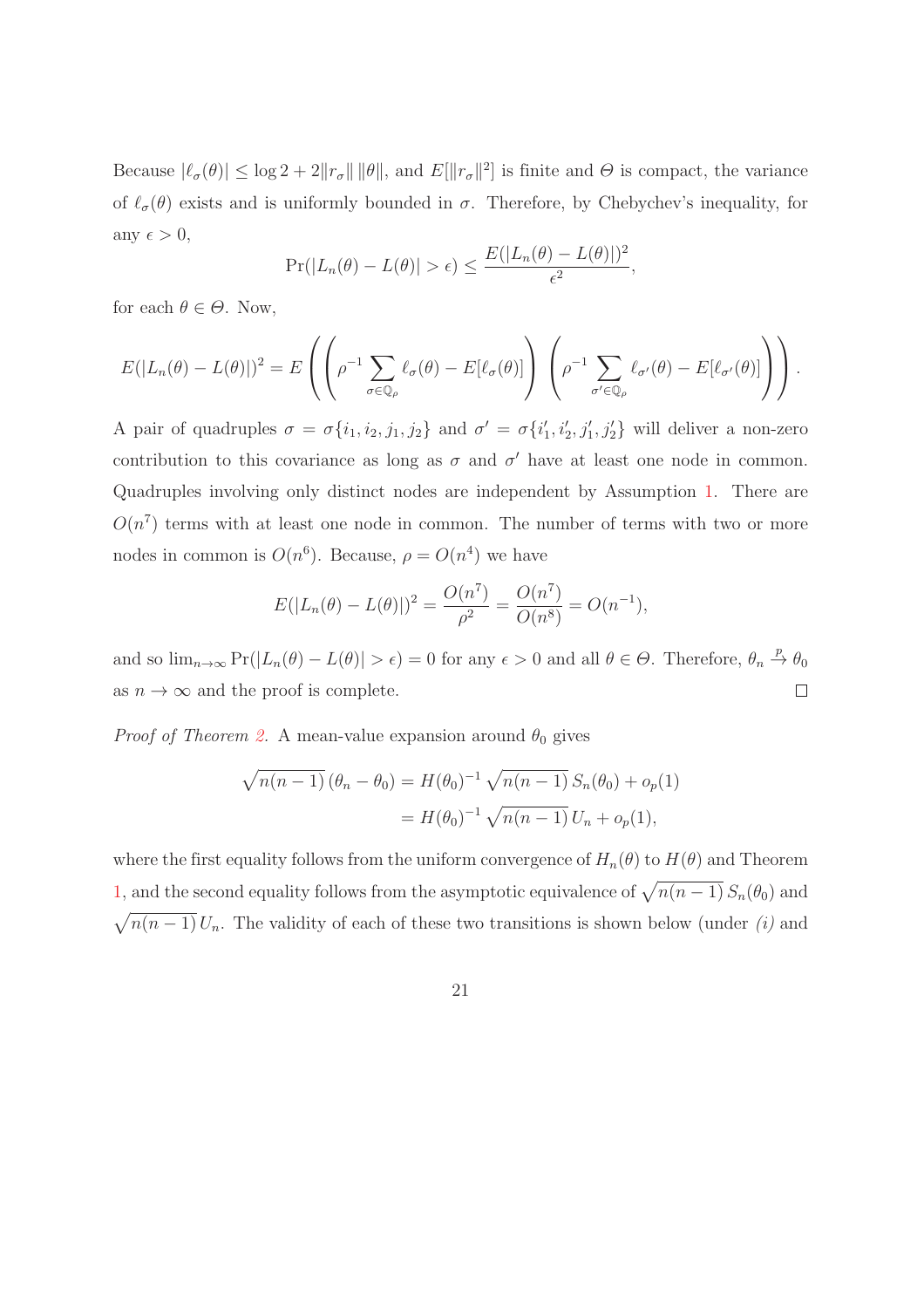$(ii)$ , respectively). As will also be discussed below (under  $(iii)$ ), our assumptions further imply that

$$
\sqrt{n(n-1)} U_n \stackrel{d}{\to} \mathcal{N}(0, \Upsilon),
$$

as  $n \to \infty$ . Therefore, Slutsky's theorem yields

$$
\sqrt{n(n-1)}\left(\theta_n-\theta_0\right) \stackrel{d}{\rightarrow} \mathcal{N}(0,H(\theta_0)^{-1}\gamma H(\theta_0)^{-1}),
$$

as  $n \to \infty$ , which is the result of Theorem 2. We now turn to demonstrating Points  $(i)$ – $(iii)$ in turn.

(i) Convergence of the Hessian. We need to show that  $H_n(\theta_*) \stackrel{p}{\to} H(\theta_0)$  as  $n \to \infty$ , for any  $\theta_*$  that lies in between  $\theta_n$  and  $\theta_0$ . Because  $\theta_n \stackrel{p}{\rightarrow} \theta_0$  as  $n \to \infty$  and  $H_n(\theta)$  is a continuous function of  $\theta$ , it suffices to show that

$$
\sup_{\theta \in \Theta} ||H_n(\theta) - H(\theta)|| = o_p(1).
$$

To show this we verify the conditions of Lemma 2.9 of Newey and McFadden (1994). Because

$$
H_n(\theta) = -\rho^{-1} \sum_{\sigma \in \mathbb{Q}_\rho} r_\sigma r'_\sigma f(r'_\sigma \theta) \, 1\{z_\sigma \in \{-1, 1\}\},
$$

and  $f$  has bounded derivative  $f'$ ,

$$
||H_n(\theta_1) - H_n(\theta_2)|| \le \left(\rho^{-1} \sum_{\sigma \in \mathbb{Q}_\rho} ||r_\sigma||^3 1\{z_\sigma \in \{-1, 1\}\}\right) \sup_{\epsilon} f'(\epsilon) ||\theta_1 - \theta_2||
$$
  
=  $O_p(1) ||\theta_1 - \theta_2||$ ,

for any  $\theta_1, \theta_2 \in \Theta$ . Here, the second transition follows from the moment requirements in Assumption 4, as can be shown using the same steps as those used to prove Theorem 1. Therefore, the matrix  $H_n(\theta)$  is stochastically equicontinuous, and uniform convergence

22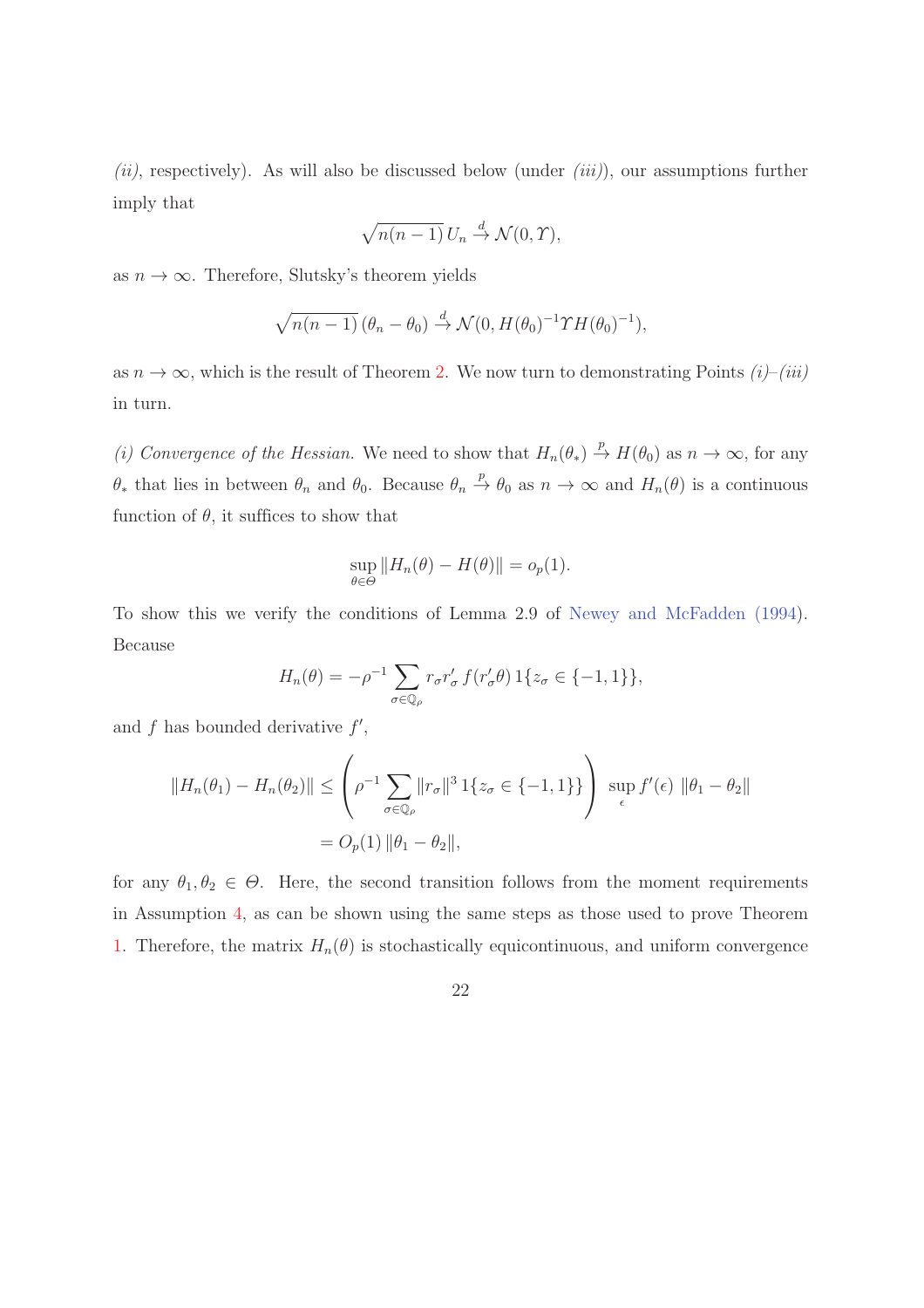follows from pointwise convergence on  $\Theta$ . Now, as  $E[\Vert r_{\sigma} \Vert^{4} | z_{\sigma} \in \{-1,1\}]$  is uniformly bounded in  $\sigma$  by Assumption 4, and because the density f is bounded on  $\mathcal{R}$ , the same argument as above equally gives  $||H_n(\theta) - H(\theta)|| = o_p(1)$  as  $n \to \infty$  for all  $\theta \in \Theta$ . Thus, uniform convergence has been shown.

(ii) Projection of the score. We will first show that the  $S_n(\theta_0)$  is asymptotically equivalent to its Hájek projection,  $U_n$ , conditional on the covariate sequence  $\{x_{ij}\}_n$ . Introduce  $\overline{E}$ as a notational shorthand for the expectation given  $\{x_{ij}\}_n$  (and the fixed effects). The expression for the projection of  $S_n(\theta_0)$  given in the main text follows from a small calculation of the expectation in

$$
U_n = \frac{4}{n(n-1)(n-2)(n-3)} \sum_{i=1}^n \sum_{i' \neq i} \sum_{j \neq i, i'} \sum_{j' \neq i, i', j} \overline{E}[s(\sigma\{i, i'; j, j'\}) | y_{ij}]
$$

and uses the fact that

$$
\Pr(z_{\sigma} = 1|x_{\sigma}) = F(r'_{\sigma}\theta_0) \Pr(z_{\sigma} \in \{-1, 1\}|x_{\sigma}),
$$
  
\n
$$
\Pr(z_{\sigma} = -1|x_{\sigma}) = (1 - F(r'_{\sigma}\theta_0)) \Pr(z_{\sigma} \in \{-1, 1\}|x_{\sigma}),
$$
\n(A.1)

where we abuse notation slightly by denoting by  $x_{\sigma}$  the collection of covariates for the nodes in the quadruple  $\sigma$ . To show that the scaled score vector  $\sqrt{n(n - 1)} S_n(\theta_0)$  is asymptotically equivalent to its projection  $\sqrt{n(n-1)} U_n$ , conditional on covariates, we need to verify that

$$
n^2 \overline{E}[(U_n - S_n(\theta_0)) (U_n - S_n(\theta_0))'] = o(1),
$$
\n(A.2)

as  $n \to \infty$ .

The main task in establishing  $(A.2)$  is the calculation of the asymptotic variance of the normalized score. Moreover, we need to show that

$$
n(n-1)\overline{E}[S_n(\theta_0) S_n(\theta_0)'] = \Upsilon + o(1),
$$

23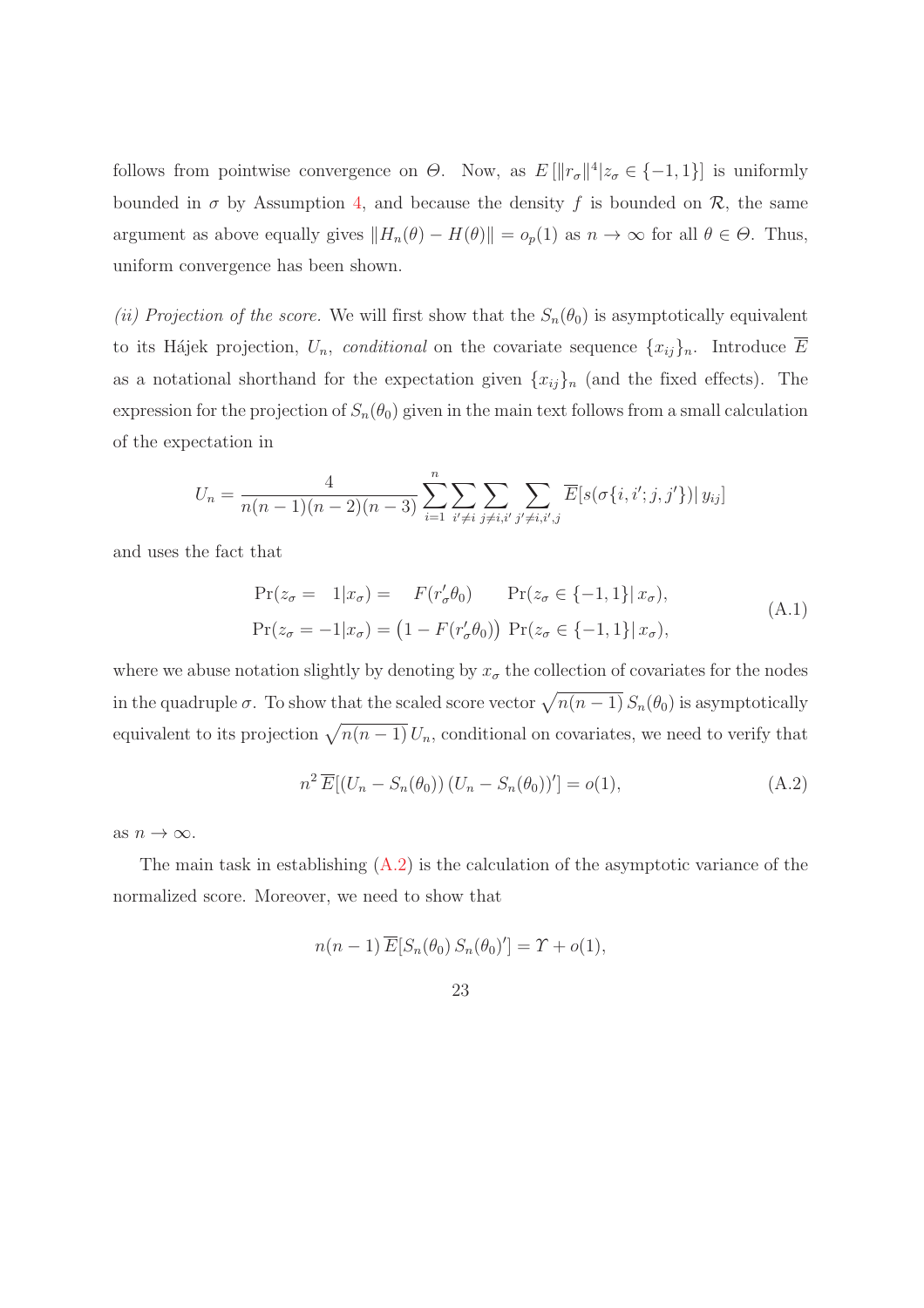as  $n \to \infty$ . Because  $E[s(\sigma;\theta_0)|x_{\sigma}] = 0$  for all  $\sigma \in \mathbb{Q}_\rho$  and link decisions are conditionally independent,

$$
E[s(\sigma;\theta_0) \, s(\sigma';\theta_0)' | x_{\sigma}, x_{\sigma'}] = 0
$$

unless  $\sigma$  and  $\sigma'$  have at least one dyad in common. There are  $O(n^6)$  terms with only one dyad in common. The number of terms with more than one dyad in common is  $o(n^6)$ . Therefore, var  $S_n(\theta_0) = \rho^{-1} O(n^6) = O(n^{-2})$  and its leading term is comprised of correlations between  $s(\sigma;\theta_0)$ , and  $s(\sigma';\theta_0)$  for which the quadruples  $\sigma, \sigma'$  have exactly one dyad in common. By symmetry of  $s(\sigma, \theta)$  in the sender and receiver nodes, we can fix this to be the first sender-receiver dyad and multiply the expression for  $s(\sigma; \theta_0)$  through by 4. We may then write the dominant part of  $n(n-1)\overline{E}[S_n(\theta_0) S_n(\theta_0)']$  as

$$
\frac{4^2}{n(n-1)}\sum_{i=1}^n\sum_{j\neq i}\left(\sum_{i'\neq i,j}\sum_{j'\neq i,i',j}\sum_{i''\neq i,j'}\sum_{j''\neq i,i'',j}\frac{\overline{E}\left[s(\sigma\{i,i';j,j'\};\theta_0)\,s(\sigma\{i,i'';j,j''\};\theta_0)'\right]}{(n-2)^2(n-3)^2}\right).
$$

Fix  $\sigma = \sigma\{i, i'; j, j'\}$  and  $\sigma' = \sigma\{i, i''; j, j''\}$ . Then

$$
s(\sigma; \theta_0) s(\sigma'; \theta_0)' = r_{\sigma} r'_{\sigma'} 1\{z_{\sigma} = 1, z_{\sigma'} = 1\} (1 - F(r'_{\sigma} \theta_0)) (1 - F(r'_{\sigma'} \theta_0))
$$
  
+  $r_{\sigma} r'_{\sigma'} 1\{z_{\sigma} = -1, z_{\sigma'} = -1\} F(r'_{\sigma} \theta_0) F(r'_{\sigma'} \theta_0)$   
-  $r_{\sigma} r'_{\sigma'} 1\{z_{\sigma} = 1, z_{\sigma'} = -1\} (1 - F(r'_{\sigma} \theta_0)) F(r'_{\sigma'} \theta_0)$   
-  $r_{\sigma} r'_{\sigma'} 1\{z_{\sigma} = -1, z_{\sigma'} = 1\} F(r'_{\sigma} \theta_0) (1 - F(r'_{\sigma'} \theta_0)).$  (A.3)

Take expectations (given covariates). The last two terms on the right-hand side of (A.3) drop out, while the expectations of the first and second right-hand side term are equal to

$$
r_{\sigma} r'_{\sigma'} \frac{F(r'_{\sigma}\theta_0) (1 - F(r'_{\sigma}\theta_0)) F(r'_{\sigma'}\theta_0) (1 - F(r'_{\sigma'}\theta_0))}{p_{ij}} \Pr(z_{\sigma} \in \{-1, 1\}) \Pr(z_{\sigma'} \in \{-1, 1\})
$$

and

$$
r_{\sigma} r'_{\sigma'} \frac{F(r'_{\sigma}\theta_0) (1 - F(r'_{\sigma}\theta_0)) F(r'_{\sigma'}\theta_0) (1 - F(r'_{\sigma'}\theta_0))}{1 - p_{ij}} \Pr(z_{\sigma} \in \{-1, 1\}) \Pr(z_{\sigma'} \in \{-1, 1\}),
$$

24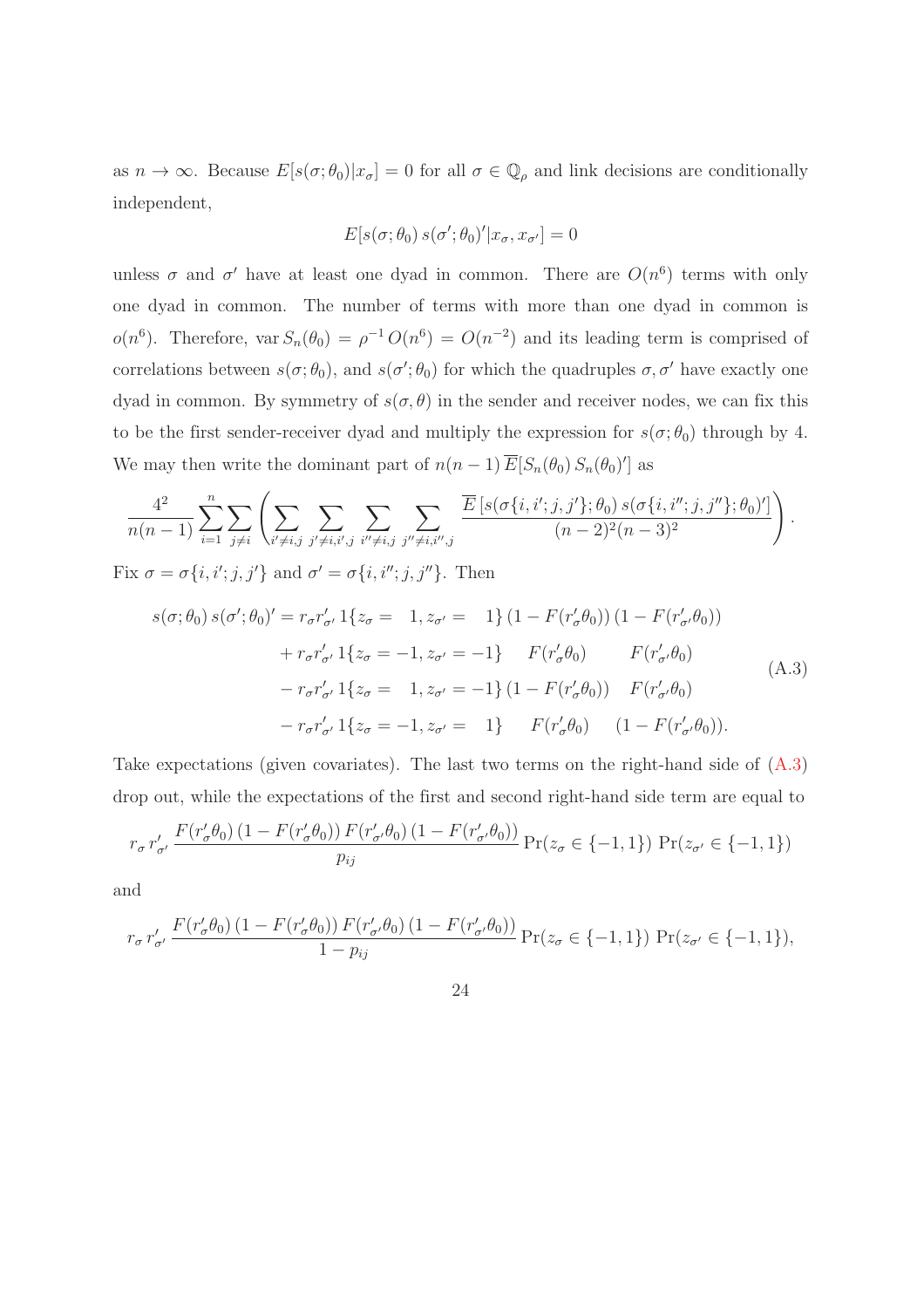respectively. By  $(A.1)$ , and observing that

$$
q(\sigma) = \frac{\Pr(z_{\sigma} = 1 | x_{\sigma}) \Pr(z_{\sigma} = -1 | x_{\sigma})}{\Pr(z_{\sigma} \in \{-1, 1\} | x_{\sigma})},
$$

we therefore have

$$
E[s(\sigma;\theta_0) s(\sigma';\theta_0)' | x_{\sigma}, x_{\sigma'}] = r_{\sigma} r'_{\sigma'} \frac{q(\sigma) q(\sigma')}{p_{ij}(1 - p_{ij})}.
$$

Averaging across all quadruples and using the definition of  $w_{ij}$  given in the main text we find

$$
n(n-1)\overline{E}[S_n(\theta_0) S(\theta_0)'] = \frac{1}{n(n-1)} \sum_{i=1}^n \sum_{j \neq i} \frac{w_{ij} w'_{ij}}{p_{ij}(1 - p_{ij})} + o(1) = \Upsilon_X + o(1), \text{ (say). (A.4)}
$$

Assumptions 1 and 4 imply that  $\|\Upsilon_X - \Upsilon\| = O_p(n^{-1/2})$ ; the proof of this result follows the same pattern as that of the pointwise-convergence statement in the proof of Theorem 1. Therefore,

$$
\lim_{n \to \infty} n(n-1) \overline{E}[S(\theta_0) S(\theta_0)'] = \lim_{n \to \infty} n(n-1) \overline{E}[U_n U'_n] = \Upsilon,
$$

as claimed.

Making use of the above calculations, it is readily deduced that we equally have that

$$
\lim_{n \to \infty} n(n-1) \overline{E}[U_n S_n(\theta_0)'] = \Upsilon,
$$

that is, that the asymptotic covariance between  $U_n$  and  $S_n(\theta_0)$  equals their variance. Put together, these results imply (A.2).

(iii) Asymptotic normality. To conclude the proof of Theorem 2 it remains only to show that

$$
\sqrt{n(n-1)}\,T^{-1/2}\,U_n \stackrel{d}{\to} \mathcal{N}(0,I) \tag{A.5}
$$

25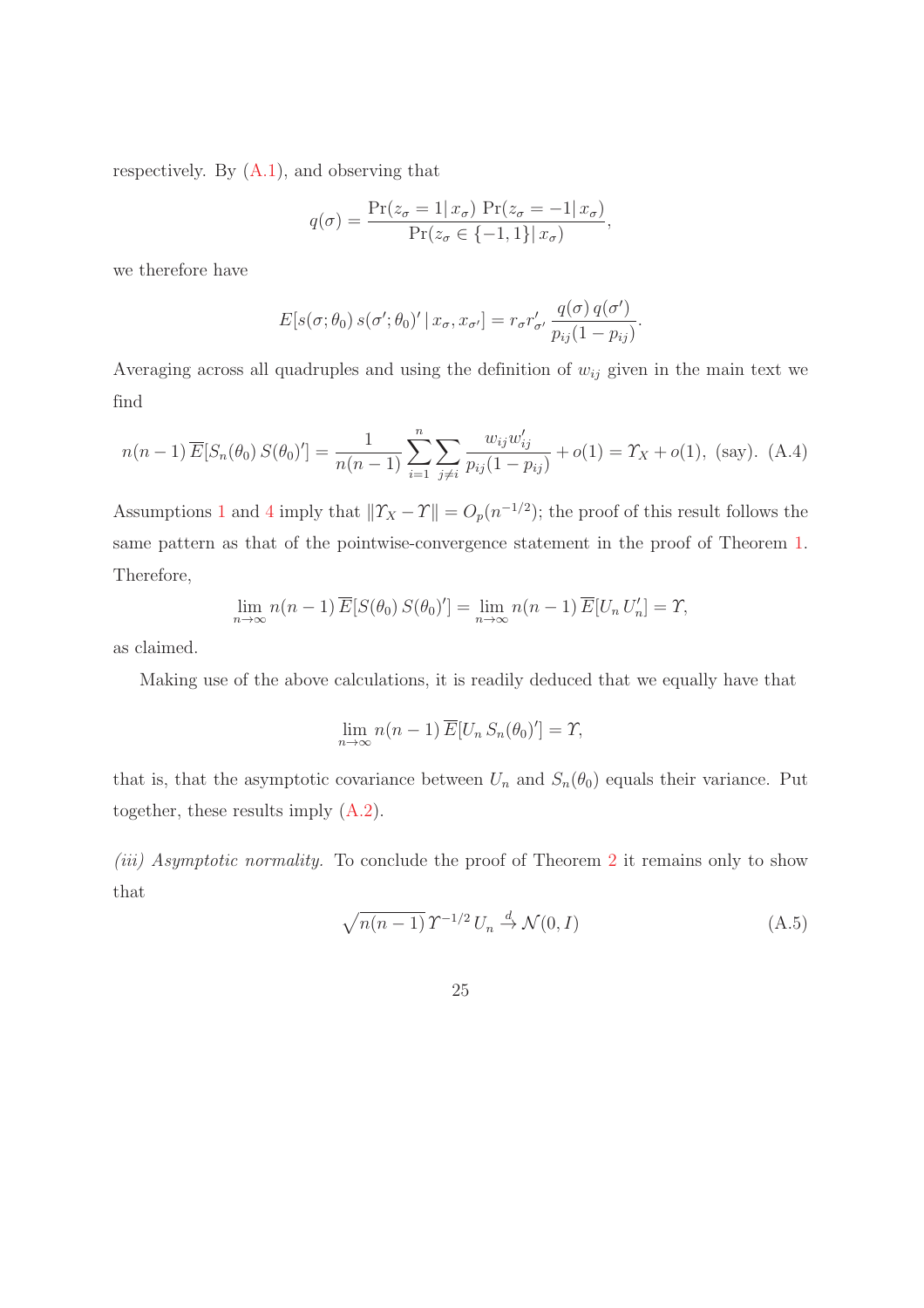as  $n \to \infty$ , where I denotes the identity matrix of conformable dimension. Recall that

$$
U_n = \frac{1}{n(n-1)} \sum_{i=1}^{n} \sum_{j \neq i} v_{ij}
$$

and that the  $v_{ij}$  are independent conditional on the covariates  $\{x_{ij}\}_n$  (and the fixed effects). A conditional central limit theorem (e.g., Prakasa Rao 2009, Theorem 8) then implies that

$$
\sqrt{n(n-1)} \, \Upsilon_X^{-1/2} \, U_n \stackrel{d}{\rightarrow} \mathcal{N}(0, I), \tag{A.6}
$$

conditional on the covariates. Now,  $\overline{E}[U_n] = E[U_n] = 0$  and, as was established above,  $||T_X - T|| = O_p(n^{-1/2})$ . Therefore, the limit distribution is independent of the covariate values, and (A.6) continues to hold unconditionally, with  $\gamma$  replacing  $\gamma_X$ . This is (A.5). This concludes the proof of Theorem 2.  $\Box$ 

### References

- Andersen, E. B. (1970). Asymptotic properties of conditional maximum-likelihood estimators. Journal of the Royal Statistical Society, Series B 32, 283–301.
- Charbonneau, K. B. (2014). Multiple fixed effects in binary response panel data models. Working Paper 2014–17, Bank of Canada.
- Chatterjee, S., P. Diaconis, and A. Sly (2011). Random graphs with a given degree sequence. Annals of Applied Probability 21, 1400–1435.
- Cox, D. R. (1958). The regression analysis of binary sequences. Journal of the Royal Statistical Society, Series B 20, 215–242.
- Dzemski, A. (2014). An empirical model of dyadic link formation in a network with unobserved heterogeneity. Mimeo.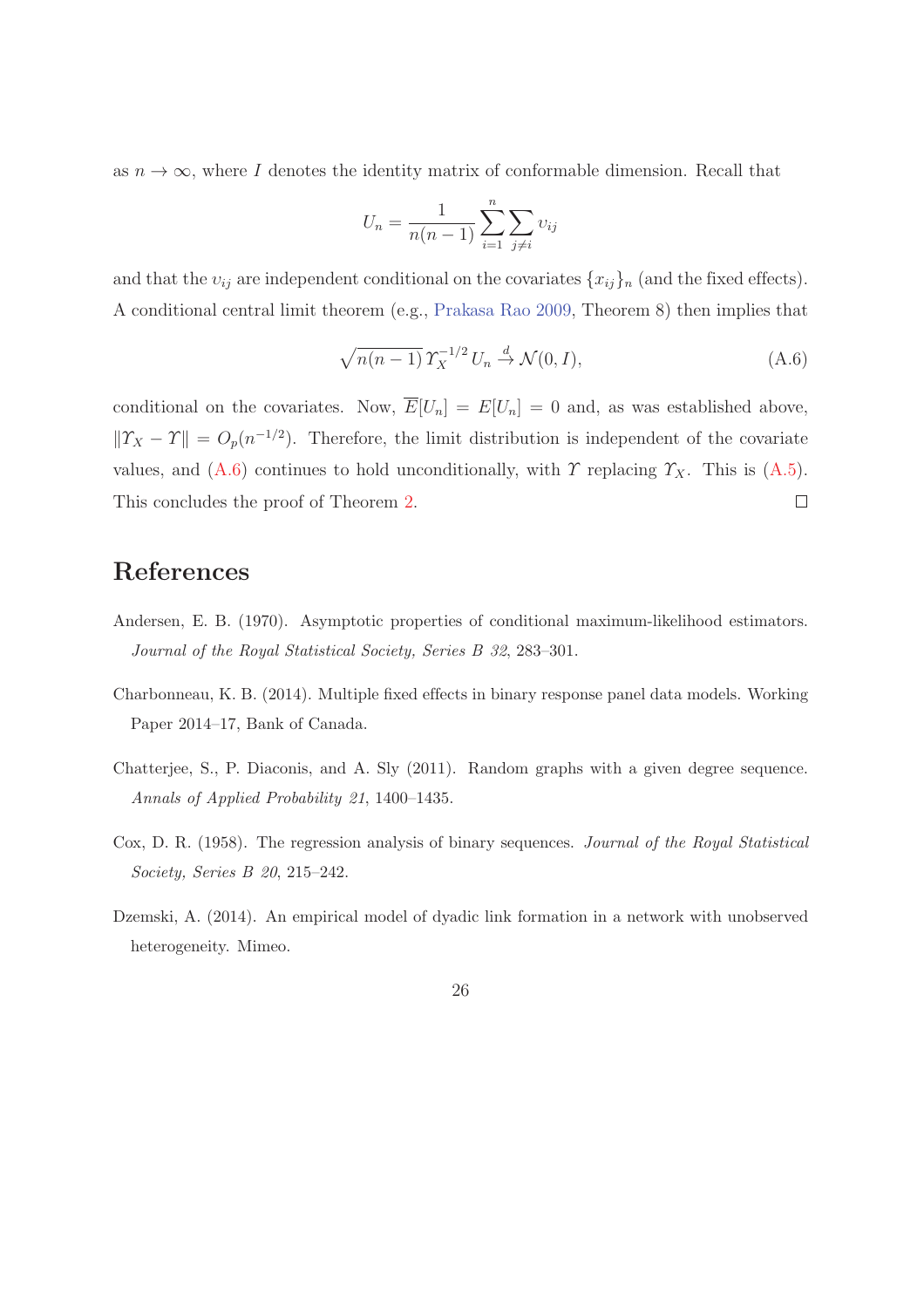- Fernández-Val, I. and M. Weidner (2015). Individual and time effects in nonlinear panel data models with large N, T. CeMMAP Working Paper 17/15.
- Graham, B. S. (2015). An econometric model of link formation with degree heterogeneity. Mimeo.
- Helpman, E., M. Melitz, and Y. Rubinstein (2008). Estimating trade flows: Trading partners and trading volumes. Quarterly Journal of Economics 123, 441–487.
- Hirji, K. F., C. R. Mehta, and N. R. Patel (1987). Computing distributions for exact logistic regression. Journal of the American Statistical Association 82, 1110–1117.
- Hoff, P. (2005). Bilinear mixed-effects models for dyadic data. Journal of the American Statistical Association 100, 286–295.
- Hoff, P., A. Raftery, and M. Handcock (2002). Latent space approaches to social network analysis. Journal of the American Statistical Association 97, 1090–1098.
- Holland, P., K. Laskey, and S. Leinhardt (1983). Stochastic blockmodels: Some first steps. Social Networks 5, 109–137.
- Holland, P. W. and S. Leinhardt (1981). An exponential family of probability distributions for directed graphs. Journal of the American Statistical Association 76, 33–65.
- Jackson, M. O. (2008). Social and Economic Networks. Princeton University Press.
- Jackson, M. O., T. Rodriguez-Barraquer, and X. Tan (2012). Social capital and social quilts: Network patterns of favor exchange. American Economic Review 102, 1857–1897.
- Li, H., B. Lindsay, and R. Waterman (2003). Efficiency of projected score methods in rectangular array asymptotics. Journal of the Royal Statistical Society, Series B 65, 191–208.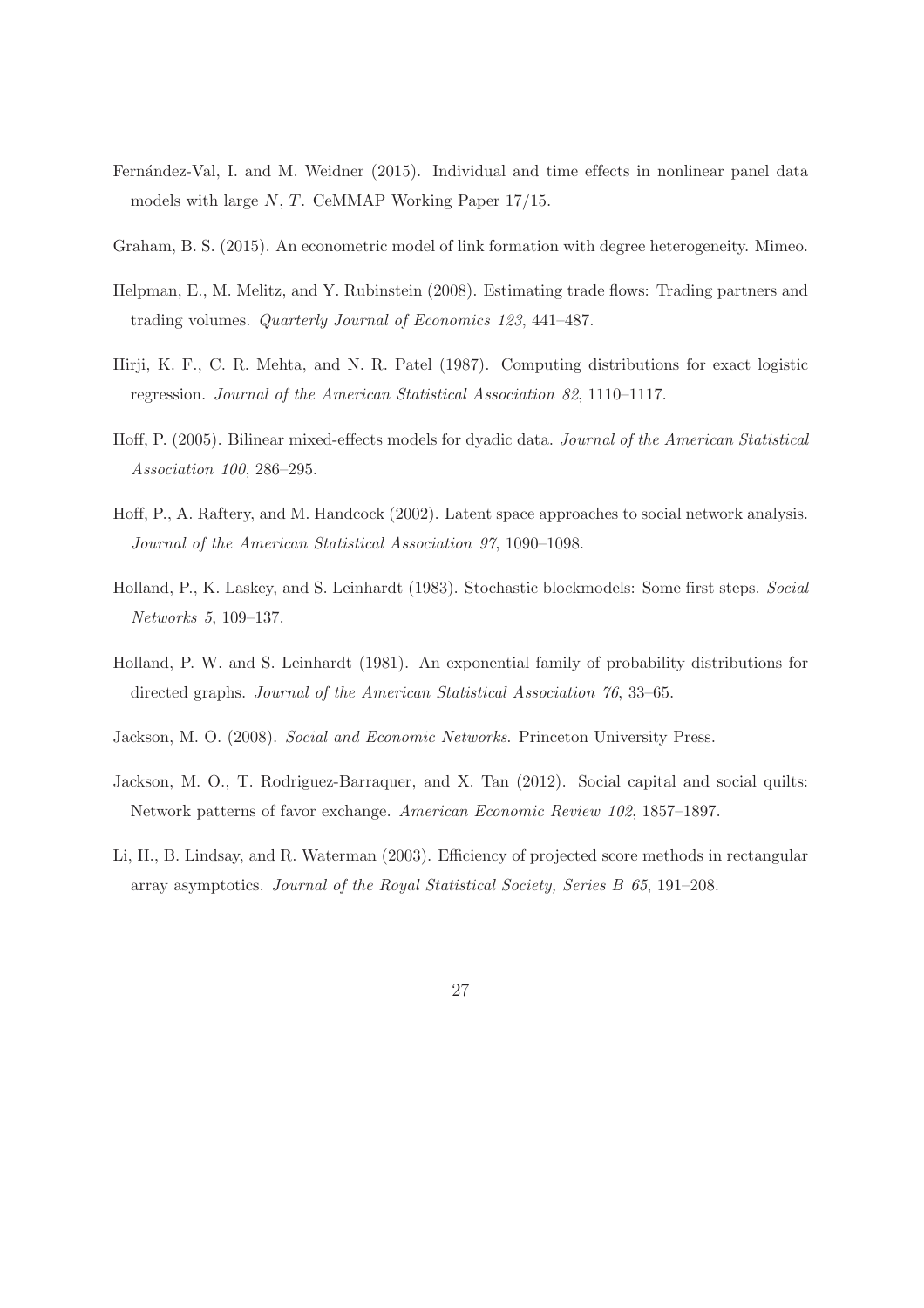- Newey, W. K. and D. L. McFadden (1994). Large sample estimation and hypothesis testing. In R. Engle and D. L. McFadden (Eds.), Handbook of Econometrics, Volume 4, Chapter 36, pp. 2111–2245. Elsevier.
- Neyman, J. and E. Scott (1948). Consistent estimates based on partially consistent observations. Econometrica 16, 1–32.
- Prakasa Rao, B. L. S. (2009). Conditional independence, conditional mixing and conditional association. Annals of the Institute of Statistical Mathematics 61, 441–460.
- Rasch, G. (1960). Probabilistic models for some intelligence and attainment tests. Unpublished report, The Danish Institute of Educational Research, Copenhagen.
- Rasch, G. (1961). On the general laws and the meaning of measurement in psychology. In The Proceedings of the Fourth Berkeley Symposium on Mathematical Statistics and Probability, Volume 4, pp. 321–333. University of California Press, Berkeley and Los Angeles.
- Rinaldo, A., S. Petrovic, and S. Fienberg (2013). Maximum likelihood estimation in the β-model. Annals of Statistics 41, 1085–1110.
- Santos Silva, J. M. C. and S. Tenreyro (2006). The log of gravity. Review of Economics and Statistics 88, 641–658.
- Sartori, N. (2003). Modified profile likelihood in models with stratum nuisance parameters. Biometrika 90, 533–549.
- van der Vaart, A. W. (2000). Asymptotic Statistics. Cambridge University Press.
- van Duijn, M. A. J., T. A. B. Snijders, and B. J. H. Zijlstra  $(2004)$ .  $p_2$ : A random effects model with covariates for directed graphs. *Statistica Neerlandica 58*, 234–254.